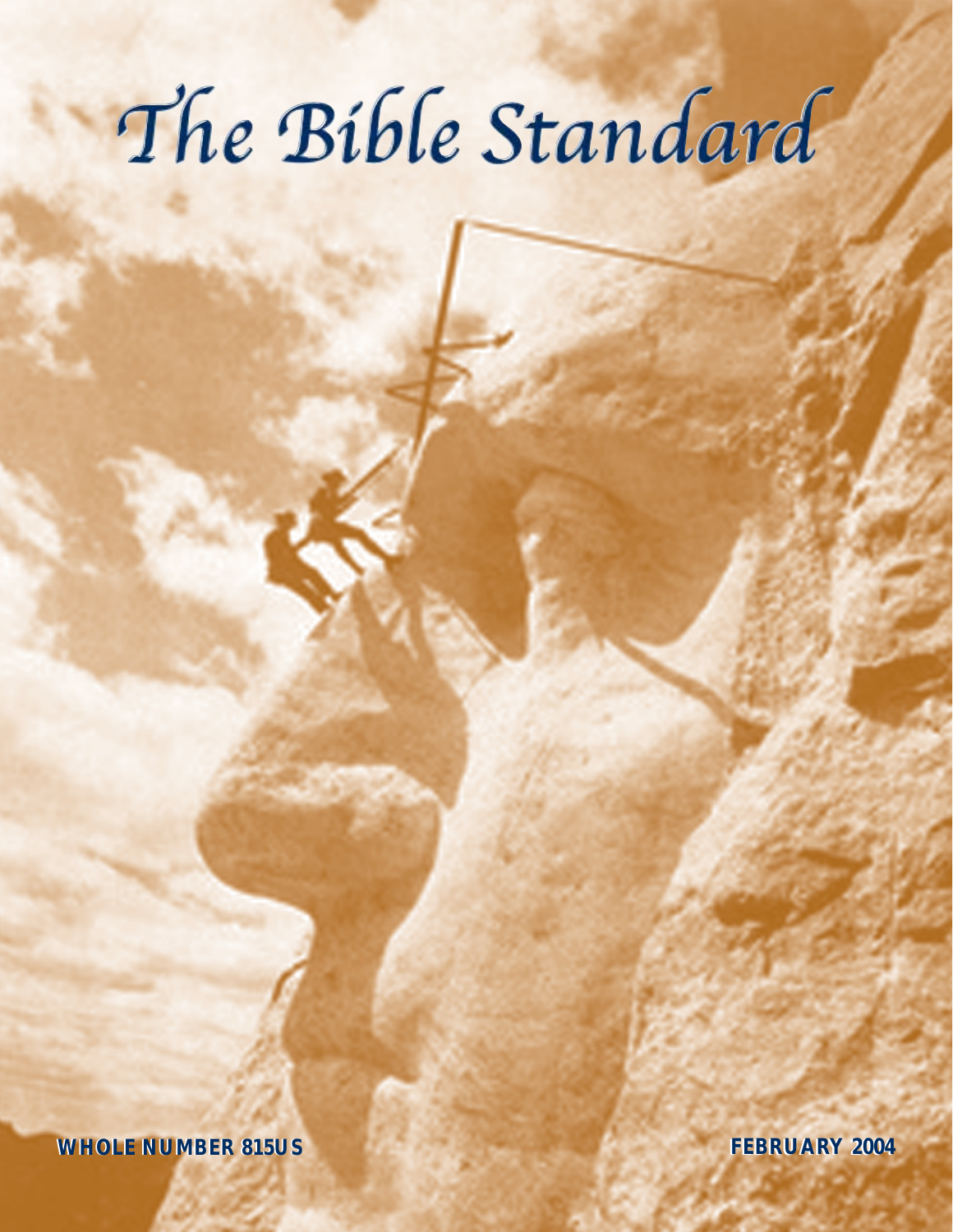# **The Gospel of the Kingdom**

**"AND THIS GOSPEL** of the kingdom shall be preached in all the world for a witness unto all nations." So reads Matt. 24: 14, the words of Jesus to His disciples, an important part of what is known as the "great prophecy," which occupies most of that chapter.

In the United States, February 16, 2004 is Presidents' Day, when the past leaders of the country are honored, especially George Washington (1732-1799) and Abraham Lincoln (1809-1865). These two Presidents rightly deserve recognition, having been instrumental in forming the destiny and character of the country — Washington in his leadership during the Revolutionary War, and Lincoln at the critical juncture when the youthful nation was on the verge of breaking up in the Civil War (1861-1865).

From the dramatic beginnings of the nation arose the 19th-century doctrine of Manifest Destiny, which held that the expansion of the United States throughout the American continents was both justified and inevitable. Thomas Jefferson (1743-1826), the third President of the Republic, was an ardent proponent of the westward move of the young nation and encouraged the exploration by Meriwether Lewis and William Clark during the years 1804-1806. Their adventure, fraught with difficulties and dangers, uncovered glories of the plains, deserts, and mountains that had been witnessed by few, the reports of which fired the imagination of the people.

The inevitability of this expansion and the rapid industrialization of the nation led many prominent Americans to conclude that God's hand was on the young republic. While it may be disputed that the United States was a Christian country in the real meaning of that term, large segments of society had embraced the Christian message from colonial times, providing a home for a variety of believers — Puritans, Quakers, Methodists, Shakers, Moravians — and it is not an overstatement to say that the nation has been very influential in the spread of the Gospel message, particularly because of its participation in overseas missions and the promulgation of the Bible.

Much of this early effort coincided in point of time with the exploration already referred to. The American Bible Society, still vital today, was founded in 1816 and went from strength to strength. Throughout the 19th century, missionaries from the United States carried the message of Christ crucified to many corners of the globe. Today the Christian message in one form or another is broadcast over local and international radio, transmitted over the Internet, and distributed in a wide variety of magazines and books. Gideons International has performed a service worldwide in making Bibles freely available in hotel guest rooms. Through the work of organizations such as the Wycliffe Bible Translators, the United States is at the forefront of

spreading the good news of the Kingdom.

The possession and distribution of the Christian Bible has been at the center of the history of the western world since the Reformation. From the dark days of banned and burned Bibles we have come to the time when a complete copy of the Old and New Testaments can be had for less than \$1.00. The following article traces some of this history and the perseverance and dedication of those who have made the Word of God accessible to millions.

\* \* \*

**Cover: Mount Rushmore National Memorial, South Dakota. Portraits 60 feet high of George Washington, Thomas Jefferson, Abraham Lincoln and Theodore Roosevelt, sculptured into the side of Mount Rushmore.**

*All Scripture references are to the King James Version, unless otherwise stated.*

| "Lift up a standard for the people" — Isa. 62: 10<br>$\text{Contents} - \text{February } 2004$                                                                                                                                                                                      |                                                                                                                                                                                                                                                                                                                              |                                                                                             |  |  |
|-------------------------------------------------------------------------------------------------------------------------------------------------------------------------------------------------------------------------------------------------------------------------------------|------------------------------------------------------------------------------------------------------------------------------------------------------------------------------------------------------------------------------------------------------------------------------------------------------------------------------|---------------------------------------------------------------------------------------------|--|--|
| The Gospel of the Kingdom 18<br>The United States and the spread of the Bible.<br>The Book of Life 19<br>The power and beauty of God's Word and the<br>promise it holds.<br>Into All the Earth 22<br>A translation for every tongue?<br>Servants of God and Man 24<br>Ira D. Sankey | Bible Question Box 26<br>• Former and latter rain<br>• A great drought and rain<br>• The two witnesses<br>• Christians and chatrooms<br>Grace: Common and Special 29<br>God's blessings of nature and salvation for all.<br>The Courage of Conviction 30<br>A practical exhortation to integrity in our<br>Christian witness | Features<br>Of Interest 28<br>The Mail Box 31<br>Publications 31<br>Announcements Back Page |  |  |

The Bible Standard is published monthly by the Laymen's Home Missionary Movement, Bernard W. Hedman, General Editor; John Davis, Associate General Editor. Published regularly since December 1951. **Mailing Address:** The Bible Standard, 1156 St. Matthew's Road, Chester Springs, Pennsylvania 19425-2700, U.S.A. Postage paid at the post office in Chester Springs, Pennsylvania 19425-2700. **Web Site:** *www.biblestandard.com* **Rates:** single issue — \$2.00; by subscription (12 issues annually) — \$12.00.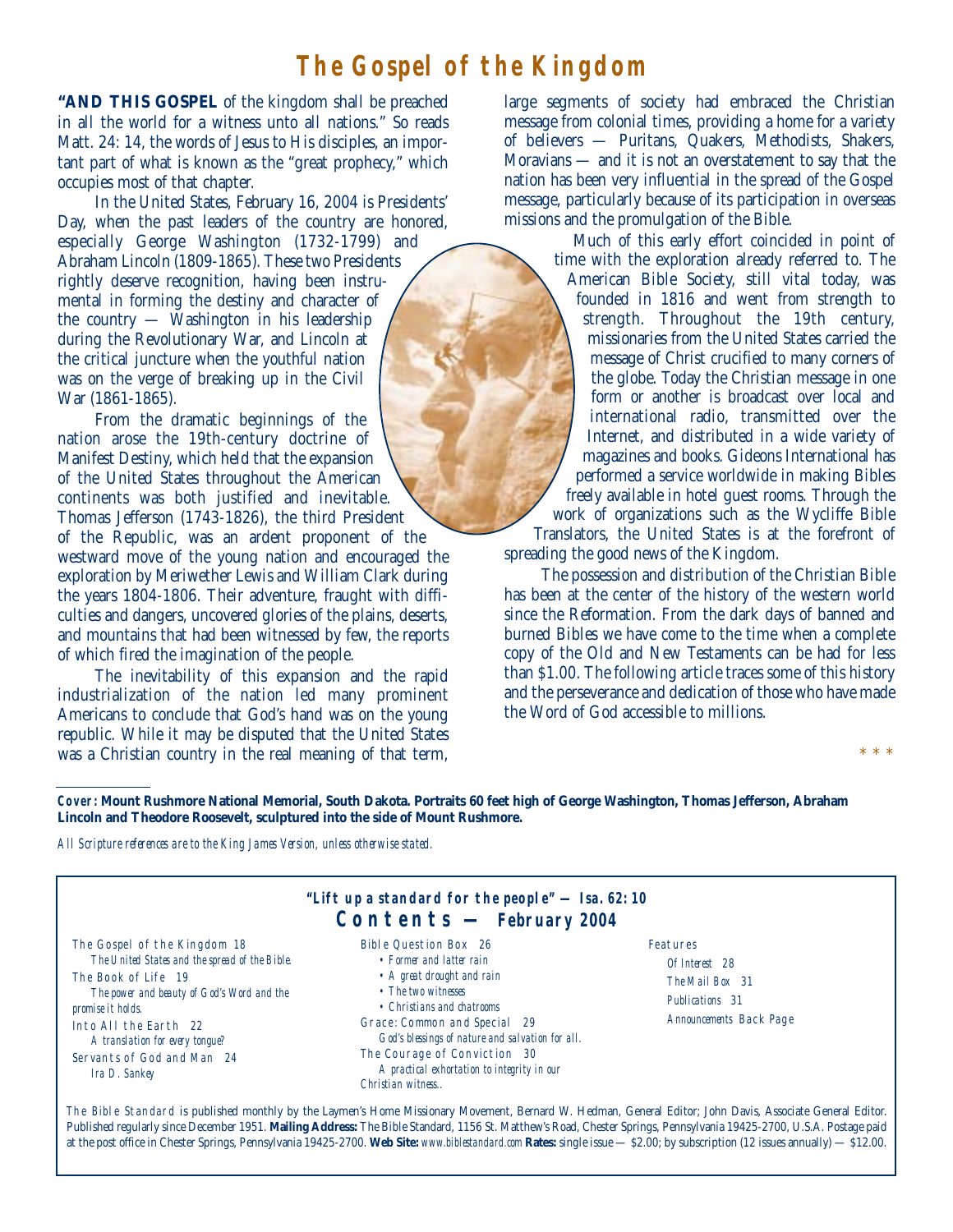*For as the rain cometh down, and the snow from heaven, and returneth not thither, but watereth the earth, and maketh it bring forth and bud, that it may give seed to the sower, and bread to the eater: so shall my word be that goeth forth out of my mouth: it shall not return unto me void, but it shall accomplish that which I please, and it shall prosper in the thing whereto I sent it.*

Isaiah 55: 10, 11

**"LET THERE BE LIGHT**: and there was light." These powerful words by William Tyndale appear in the King James Bible, Genesis 1: 3. Four hundred years ago (1604) the book that was to become the masterpiece of the English language was commissioned by the Stuart king, James 1 (James VI of Scotland), and the Jacobean translators drew heavily on the earlier New Testament translation of 1526 by Tyndale. The finished work, dedicated to King James, appeared in print in 1611.

The English in which the 1611 edition was written would be extremely difficult for the modern reader to comprehend. The use of unfamiliar characters and the variations in the way the same might be spelled would make for heavy going. For example, the well-known John 3: 16 reads:

For God so loued  $\hat{y}$  world, that he gaue his only begotten Sonne: that whosoeuer beleeueth in him, should not perish, but haue euerlasting life.

Psa. 23: 6:

Surely goodnes and mercie shall followe me all the daies of my life: and I will dwell in the house of the Lord for euer.

Fortunately, there have been a number of revisions of style since the first printing and the language has been adjusted to keep pace with common usage — but only up to a point.

Also known as the Authorized Version, the King James Bible has been loved and honored throughout the English-speaking world and has provided the language with some of its finest poetry and prose. Its thoughts, beautifully and thoughtfully expressed, elevate the mind and evoke an atmosphere of reverence and holiness.

The men who did it, who pored over the Greek and Hebrew texts, comparing the accuracy and felicity of previous translations, arguing with each over the finest details of chapter and verse, were many of them obscure at the time and are generally forgotten now, a gaggle of fifty or so black-gowned divines whose names are almost

unknown but whose words continue to resonate with us. They have a ghost presence in our lives, invisible but constantly heard, enriching the language with the "civility, learning and eloquence" of their translation, but nowadays only whispering the sentences into our ears.<sup>1</sup>

## **WORDS, WORDS, WORDS**

Language unites and divides; illuminates or obscures. Those who speak a common language can communicate the thoughts which attach to their common culture; those not conversant with it must depend on an interpreter. A good translator conveys and interprets the words of the speaker accurately, without personal embellishment, but always with an awareness of the cultural standards by which the words will be judged.

The unique and valuable role of the conscientious translator of the Bible is to communicate the thoughts of the original writers of Holy Scripture in the language of the people for whom the translation is intended. This is by no means a simple task. It is complicated by the fact that no original manuscripts from the Biblical writers are extant; translators must work from copies, which frequently contain errors of transcription. The reader, then, is at the mercy of the translator. Any ignorance or bias of the translator is multiplied many times over in a faulty rendering and can have far-reaching consequences.

Translators usually work in teams and follow clearly defined procedures. In consultation with one another and through frequent cross-checking and revision they endeavor to come as close to a perfect translation as possible. This is never achieved — as is apparent from the abundance of Bible translations available today. Each group of translators attempts to improve upon the work of another. Which translation the reader adopts is often a matter of personal choice. The careful student of God's Word will consult a variety of translations to clarify a thought here and there.

## **BABBLING**

The Scriptures inform us that at one time the whole world was of one speech — language (Gen. 11: 1). The confedera-

<sup>&</sup>lt;sup>1</sup> *God's Secretaries: The Making of the King James Bible,* by Adam Nicolson; published by HarperCollins; copyright 2003 by Adam Nicolson.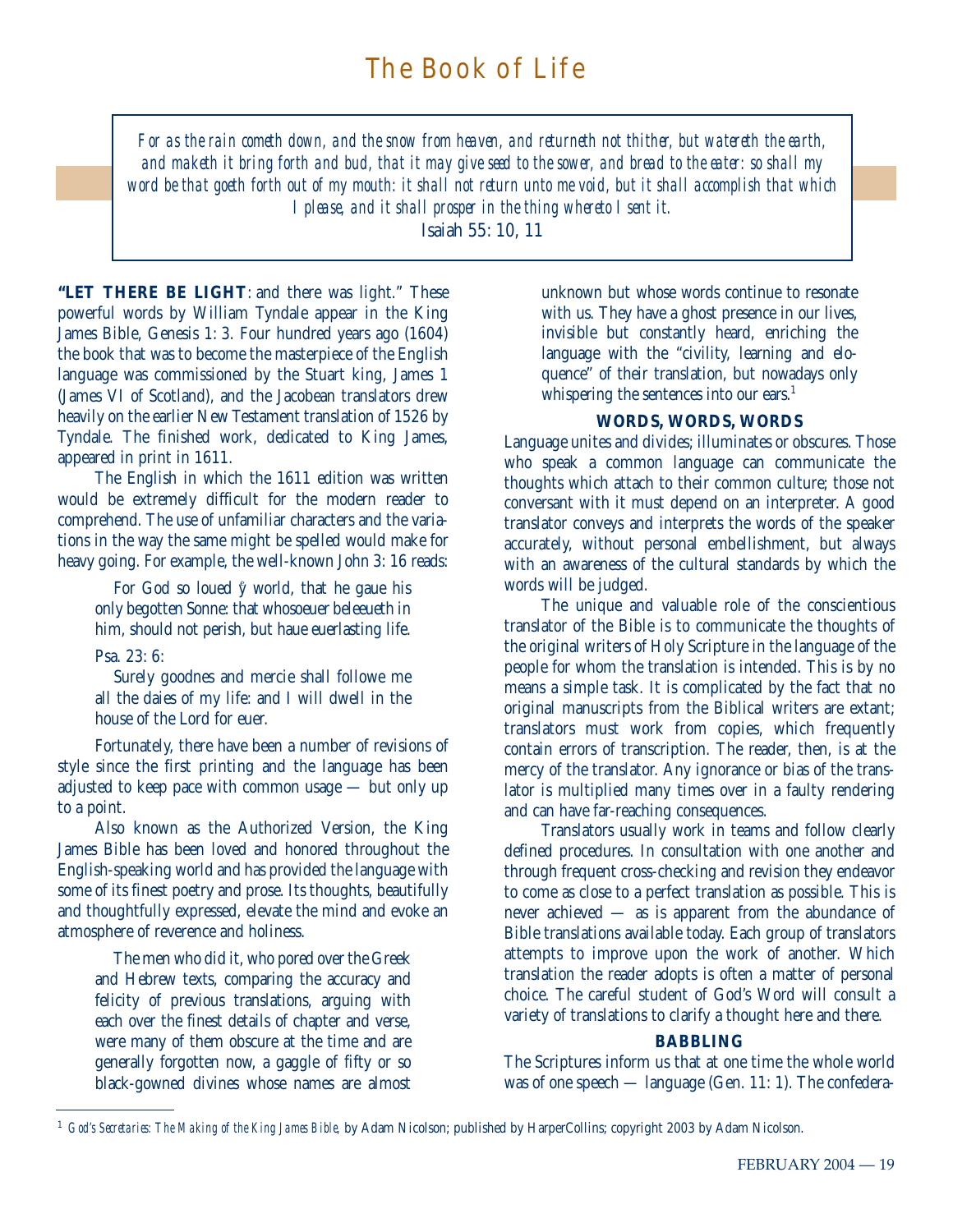*It is this legal aspect of the salvation process that is most reassuring to those who understand it, for it gives the security of a contract.* 

tion of ill-intent that was made possible by this — the first attempt at empire — was confounded when God scrambled the language, resulting in a "babel" of tongues that forced mankind to scatter and to settle in language groupings, a state of affairs that lasted thousands of years, effectively hampering global co-operation. These barriers gradually collapsed. The work of the Bible translators has helped to break through the linguistic and cultural barriers and has made the Word of God accessible to millions in their native tongue. Today, the global thrust of business, commerce, law and science is rapidly erasing language as an obstacle between nations. Thanks to the efforts of the Bible societies and organizations such as Gideons International, which give away complete sets of Scriptures, the Bible is now widely available. There is one to fit every taste and wallet.

## **HOLY WORDS FOR HOLY LIVING**

Among its many notable effects, the Reformation increased the desire of the populace to know more about Holy Scripture and made it possible for them to hear the Word in their own language, their own idiom. Not only in the pulpit, but in the cottage and the coffee-house, theological debate was at the heart of social discourse. Reformers and theologians of various stripes preached the necessity of sanctified living. Not all was peace and harmony, of course, and there was much strife and disagreement between the practitioners of the competing faiths which emerged in the new climate of liberty.

Was the average citizen of those days more saintly than his counterpart today? Probably not, but questions of eternal destiny and the way to it propagated through society in a way that is no longer fashionable. The educated man was expected to have some point of view on religious matters. The controversies and struggles and debates of those earlier times produced a Christian heritage that many countries were proud of but which, regrettably, is now taken for granted or, more often, ignored.

## **WATER, WATER EVERYWHERE . . .**

Water is an amazing substance. Without it, our planet would be a dead and lifeless place — life would be impossible. The latest pictures from Mars, transmitted by that remarkable six-wheeled machine, *Spirit,* show a dead, red world. Some scientists think that the channels on the planet indicate earlier inundations and rivers of water, holding the possibility that life once existed there. The mineral, hematite, which is the chief ore of iron has been discovered. Some theorize that the visible red dust is the end process of water-induced rust.<sup>2</sup>

Just as water is vital to earthly life, so without the Word of God there can be no spiritual  $-$  we would say, meaningful — life. And just as to the discerning mind the existence of water itself argues for an intelligent, providential Creator, so the providing of the Word of God, shows to the believer the character of the Father who reveals Himself by it.

The Word of God has flowed like a refreshing stream through the desert of man's harsh existence, bringing refreshment and hope to many. Our modern world increasingly has little room for the teachings or admonitions of the Christian Bible, and its place in legislation around the world is gradually being erased. But the stream is not wholly dry.

## **THE DOCTRINE OF SALVATION**

Though many find Biblical doctrine to be dull and controversial, religion, if it is to be relevant and vital, must be built upon sound and understandable tenets. Salvation is not merely a matter of feeling. The central doctrine of the Bible (Old and New Testaments) is the saving sacrifice of Christ — the Ransom. Without this act, salvation would be impossible.

As presented in the Bible the redemption is a legal transaction in the court of Divine Justice. Both in Greek and English the meaning comes through: the "ransom" of 1 Tim. 2: 6 is from the Greek *antilutron* — a redemption price, a price to correspond to the thing bought. The use in 1 Cor. 6: 20 of the word "price" — Greek, *agorazo,* to buy at the market — similarly underscores the transactional element of the sacrifice.

It is this legal aspect of the salvation process that is most reassuring to those who understand it, for it gives the security of a contract. The peace of mind which comes as a result is the basis of the Christian's confidence. This secure foundation having been laid, we build on it our understanding of the love and compassion and saving power of God but this is gained through experience and fellowship with the Father, and is anything but cold and technical.

Looking forward in prophecy to the coming of Messiah to rescue His people, Biblical prophecy occupied the Jewish mind — though, apart from a relative few, they failed to accept Him when He arrived. Looking back on the accomplished fact, beginning with the Apostles and throughout Church history, the writings of saints and

<sup>&</sup>lt;sup>2</sup> Others hold that chemical or "dry rust" has taken place; that water was not necessary to produce the effects observed. Nor would the presence of water necessarily demonstrate that life had existed on Mars. Proof one way or another is probably many years away. The analysis of the data collected will occupy the minds of scientists for years to come.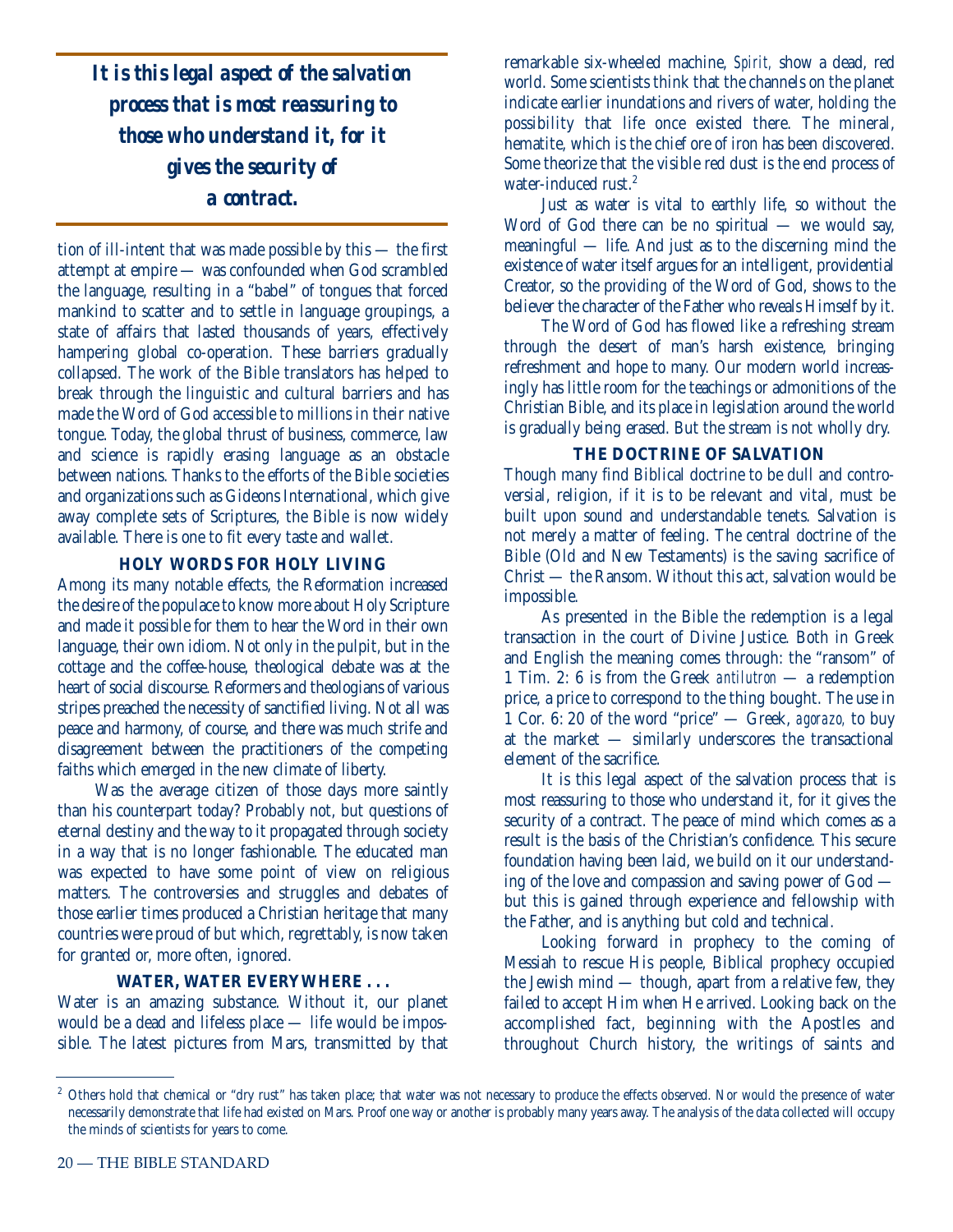scholars have filled up miles and miles of bookshelves on the Man Jesus. It is a testimony to the zeal and thoroughness of these men and women that knowledge of Jesus has spread throughout the world.

The universal benefits of Christ's sacrifice lie behind the necessity of spreading the "good news" far and wide. In the long run, salvation is not for a select few. Yes, during the Gospel Age the Church were (s)elected and dealt with as a special people. But they were to be tried and tested with the object in view that they, as the Bride of Christ, would one day bless the whole world with the opportunity of salvation in the Millennial Kingdom to come.

Only the barest hint of this has so far filtered through to the majority of mankind, though we see in the widespread diffusion of the Scriptures two purposes: One was to attract the people of faith, whose hearts yearned for reconciliation with God; and the other, to keep persistently before the minds of men the witness of God's intention to deliver them (Rom. 8: 19-22).

#### **THE UNIVERSAL LANGUAGE**

In the age to come, restoration will be the order of the day. The King James Bible uses the word "restitution" (Acts 3: 21). This conveys the thought of a restoration to a former condition. In today's court of law the word would imply compensation, payment for damages inflicted on a person or property. The Biblical meaning goes beyond this: restitution is a return to the conditions Adam enjoyed before he fell into sin. His was a pristine environment, unsullied by strife, warfare, or the many unpleasant elements of life that we now assume to be part of man's existence. This will be changed.

Of course, Adam was alone, and then Eve joined him, and it was only those two who lived such a perfect existence, and for a relatively brief period. The Biblical promise is of a permanent return to paradise conditions for the *entire world* — a restitution on a scale that we can hardly imagine. The

**A PASSION FOR THE BIBLE** *... if people took the message seriously, if people really encountered and engaged with what the Bible has to say, IMAGINE THE KIND OF WORLD THAT WOULD RESULT!* **Quoted from:**

**Bible Society: http://www.biblesociety.org.uk/**

Kingdom of Christ, long celebrated in hymns, and for which the human condition yearns, will repair the damage done to hearts and minds and the lives of innumerable people under the curse of sin and death.

This gospel of good news is for all and will reach all. God will not allow barriers or language or culture to obstruct His Plan of salvation. Jesus is the Savior of all, and all must have an opportunity to receive the good news and to act on it. Their reaction to it will be their own responsibility. Those who reject it will eventually have their life taken away. But first there must be a full, fair opportunity for all.

The Scriptures address the innermost thoughts and longings of the human heart. For God has fashioned us and understands our constitution (Psa. 103: 14). And so God's Word is timeless — it addresses the needs of mankind of any age. It does not belong to any one language or time. For the man or woman of faith the Bible is an ever-fresh and essential spring of hope and renewal — words of life. May we all drink deeply from it.

**\*\*\***

## **Read that again . . .**

**The flowing, beautiful language of the King James Bible is seen in this classic passage from the Book of Ruth (1: 16). Here Ruth, recently bereaved of her husband, responds to her mother-in-law, Naomi, who is urging Ruth to return to her homeland:**

> **Intreat me not to leave thee, or to return from following after thee: for whither thou goest, I will go; and where thou lodgest, I will lodge: thy people shall be my people, and thy God my God: where thou diest, will I die, and there will I be buried: the Lord do so to me, and more also, if ought but death part thee and me.**

## **And catch the gentle, rhythmic poetry of Psa. 119: 165:**

**Great peace have they which love thy law: and nothing shall offend them.**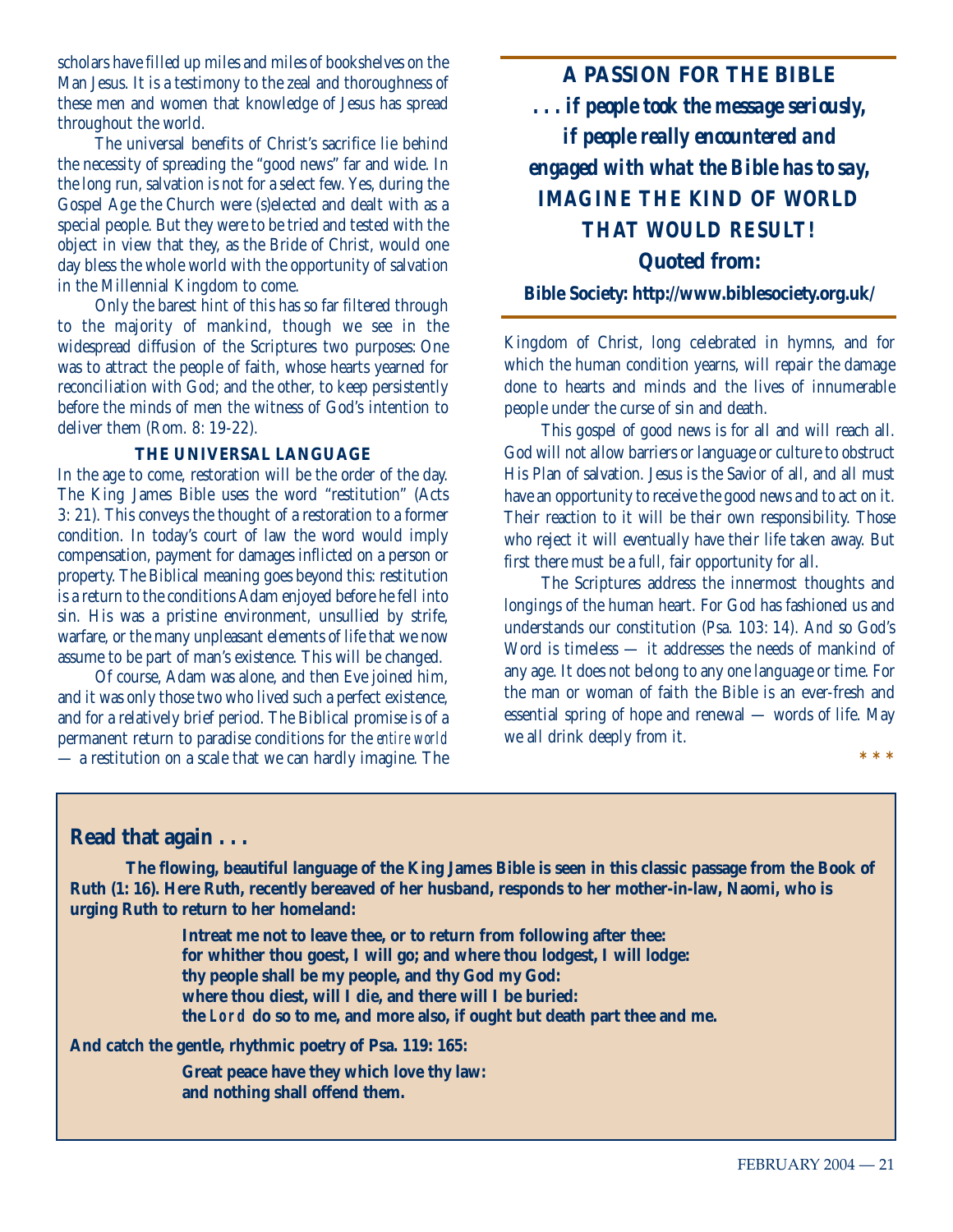# **Into All the Earth The many voices of Scripture**

**"AND THIS GOSPEL** of the kingdom shall be preached in all the world for a witness unto all nations; and then shall the end come" (Matt. 24: 14). These words were spoken by Jesus in His great prophecy — that predictive, sweeping outline which covered the events of the Church Age to come. The duration of this period — over 2,000 years was not known by the disciples who heard this discourse; had they grasped the length of time that would have to

elapse before the long-promised kingdom of God would come, they would likely have been disheartened.

Those engaged in the Bible distribution movement that started in the forepart of the 19th century probably did not realize that they were helping to fulfill this prophecy in part. By dint of effort the various societies and missionary organizations which sprang up then have been successful in penetrating the four corners of the globe with the Bible in an array of regional dialects and languages.

Note that Jesus did not say that the world would be *converted:* despite the wellintentioned efforts and unquestioned zeal of the missionaries, they have not been successful in that. It was not God's intention that

they should be. The conversion of the world is yet future it will be the task of Christ and His Church, in the kingdom yet to be set up on earth to accomplish this. But the Word of God, in a variety of languages and formats, has provided an overall testimony to the nations and has reached more intimately the relative few in each land who were eager for what it had to offer.

## **Translation Past and Present**

By one estimate 6,800 languages and regional variations are currently in use around the world. Of these, over 2,200 have at least a portion of the Bible translated — less than half of the total.<sup>1</sup>

"Translation progressed slowly for nearly 18 centuries. In fact, only one translation existed for hundreds of years the Latin Bible. As Latin fell out of popular use, translators throughout Europe began working on Scriptures that people could understand and read for themselves. In 1382 John Wycliffe translated the first English Bible. He was motivated, in part, when he noticed that the Czech wife of England's king had some Scripture in her language while the king did not. 'If that small nation can have the Scriptures, why can't England?' Wycliffe asked. Then in the 1800s, the beginning of Bible societies and the modern missionary movement combined to greatly speed translation work. By the end of the century, the Bible had been translated into 522 languages.

"This rate continued to increase in the 1900s — within 100 years, the number of total Bible translations had

> quadrupled. Today, more than 1,500 translation projects are in progress worldwide. Many of these current projects are under the leadership of national translators and agencies.

> "In Africa, Asia and Latin America, God is raising up those who think, 'We want to be part of seeing the earth filled with the knowledge and glory of God,' said Dr. Luis Bush, international director of *AD2000 and Beyond.* Throughout history, these translation efforts have provided more than 2,200 people groups with God's lifechanging Word."2

#### **The Burning Fire**

The prophet Jeremiah said that he had a fire burning in him and could not refrain from speaking out (Jer. 20: 9).

This aptly expresses the fervent desire of the Christian to spread the news of the gospel at every good opportunity, in spite of frequent persecution. The Great Commission, which Jesus proclaimed in Matt. 28: 19, 20 and Mark 16: 15, has been the guiding rule for the Christian Church ever since. As with many worthy ambitions in life, the enterprise has frequently lagged for want of zeal. The revival that sprang up in the early 1800s did more to spread God's Word around the globe than any effort before it. The time was right and the effort could not be stayed. By preaching the Word at every opportunity we fulfill the ancient mandate.

|                                                                                                                           | <b>Total Living Languages</b> | $\%$ |
|---------------------------------------------------------------------------------------------------------------------------|-------------------------------|------|
| The Americas                                                                                                              | 1,013                         | 15%  |
| Africa                                                                                                                    | 2,058                         | 30%  |
| <b>Europe</b>                                                                                                             | 230                           | 3%   |
| Asia                                                                                                                      | 2,197                         | 33%  |
| The Pacific                                                                                                               | 1,311                         | 19%  |
| <b>TOTAL</b>                                                                                                              | 6,809                         |      |
| Part of the Ethnologue, 14th Ed., Barbara F. Grimes, Editor.<br>Copyright © 2000, SIL International. All rights reserved. |                               |      |



(*The English Bible,* Sir Herbert Grierson, pub. 1943)

<sup>1.</sup> Wycliffe Bible Translators: http://www.wycliffe.org/features/IOW261-4.htm

<sup>2.</sup> Wycliffe Bible Translators, quoting Steve Sheldon, former Executive Director of Wycliffe Bible Translators International and SIL International: http://www.wycliffe.org/features/IOW261-4.htm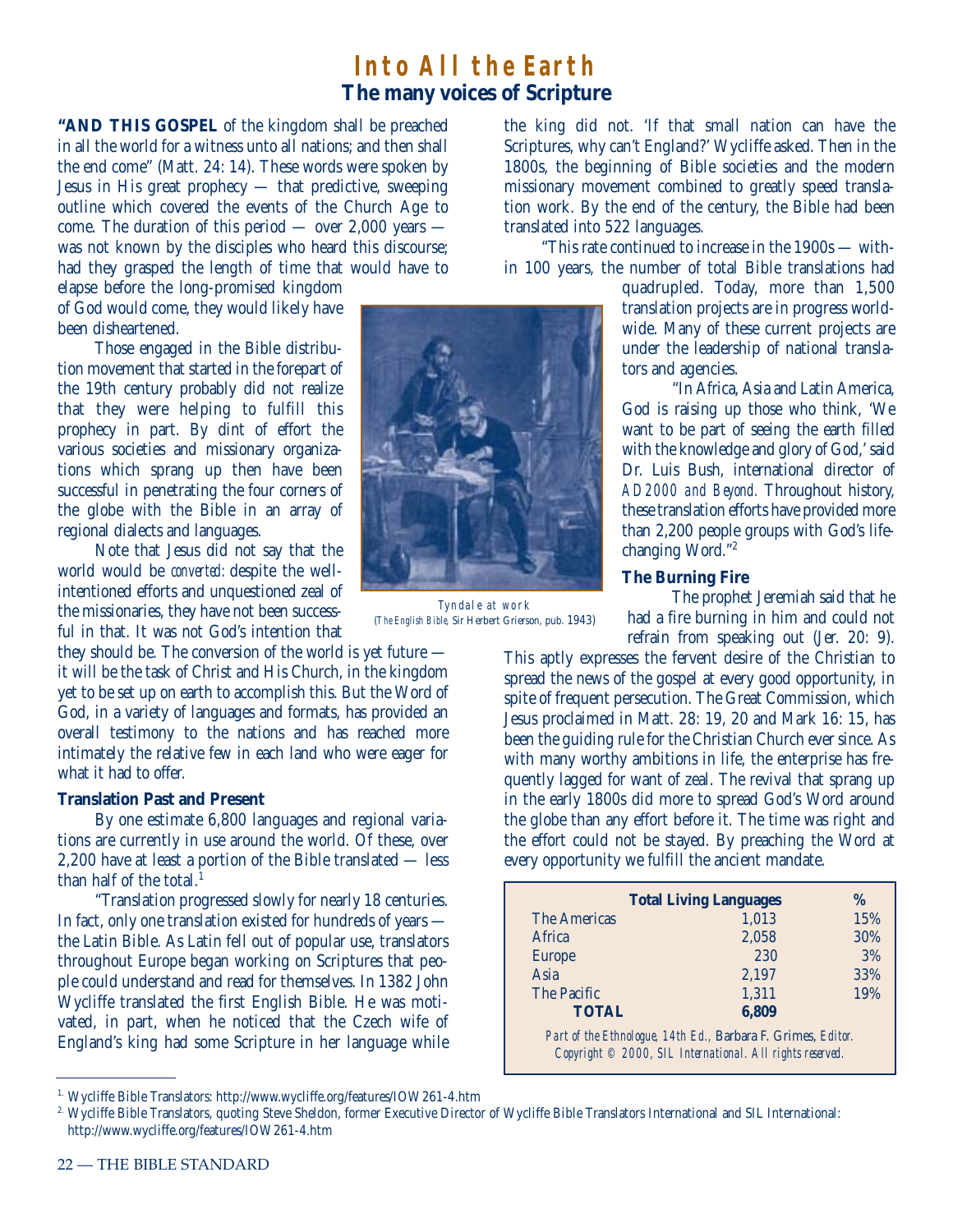## **THE BEST GIFT**

**When church pastors** in Laos received a delivery of the new Lao Common Language Bible, the man distributing them gave a moving description of the response. "We have had the joy of opening one box of the Bibles in front of two Lao church leaders," he wrote, "and saw the indescribable joy on their faces."

This is one example of the impact that Bible translation work continues to have on Christians the world over. The global total of languages in which books of the Bible are available has now reached 2,287. Translations of Scripture in 24 additional languages were registered with the United Bible Societies (UBS) during 2001.

The figures come in the annual Scripture Language Report, the 2001 edition of which is published this week by UBS. The report is based on Scriptures received over the past year in the libraries of the American Bible Society and the British and Foreign Bible Society. It gives the most up-to-date account available of all the languages and dialects in which the complete Bible, the New Testament and individual books have been published since the Gutenberg Bible, the first to be produced using movable type, appeared in 1455 or 1456.

The complete Bible has now been published in 392 languages, eight having been reported for the first time in the past year. Four of the eight are in African languages, two in Asian languages and two are in languages spoken in Australia, New Zealand and the Pacific islands. In addition, translations of Testaments have now been registered in 1,012 languages, compared with 987 at the end of 2000. The last-mentioned region claims the lion's share of new translations, with eight, Asian languages have seven and those of Africa have five.

*Quoted from:* http://www.biblenetworknews.com/europe\_middleeast/040302\_england.html

For the purpose of efficiency and economy, many of the Bible Societies pooled their efforts under the umbrella name of United Bible Societies (UBS) in 1946. The fellowship now has many member Bible Societies or Offices, together working in more than 200 countries and territories.

#### **Africa**

*Anglophone Africa* Bible Society of Ethiopia Bible Society of Ghana Bible Society of Kenya Bible Society of Nigeria Bible Society in Rwanda Bible Society of Tanzania Bible Society of Uganda *Francophone Africa* Bible Society of Congo (DR) Bible Society of Côte d'Ivoire *Southern Africa* Bible Society of Mauritius Bible Society of South Africa

#### **Americas**

*Caribbean & North America* American Bible Society Canadian Bible Society Bible Society of the West Indies *Central America* Bible Society of Costa Rica Bible Society of Guatemala Bible Society of Honduras Bible Society of Mexico Bible Society of Nicaragua Bible Society of Puerto Rico *South America* Bible Society of Brazil Chilean Bible Society Colombian Bible Society Peruvian Bible Society

#### **Asia-Pacific**

Bible Society in Australia Bangladesh Bible Society Cambodian Bible Society Ceylon Bible Society Hong Kong Bible Society Bible Society of India Indonesian Bible Society Japan Bible Society Korean Bible Society Bible Society of Malaysia The Bible Society in New Zealand Philippine Bible Society Bible Society of Singapore Bible Society in the South Pacific Inc. Bible Society in Taiwan Thailand Bible Society

#### **Europe–Middle East**

Austrian Bible Society Bible Society of Belarus Belgium – Société Biblique Francophone de Belgique British & Foreign Bible Society Croatian Bible Society Czech Bible Society Danish Bible Society Bible Society of Egypt Estonian Bible Society Finnish Bible Society French Bible Society German Bible Society Hungarian Bible Society

Icelandic Bible Society National Bible Society of Ireland Bible Society in Israel Bible Society in Italy Latvian Bible Society Bible Society in Lebanon Bible Society of Lithuania Bible Society of the Republic of Macedonia Malta Bible Society Interconfessional Bible Society of Moldova Netherlands Bible Society Bible Society in Northern Ireland Norwegian Bible Society Palestinian Bible Society Bible Society in Poland Bible Society of Portugal Bible Society in Russia Bible Society in Russia – *Vladivostok*  Scottish Bible Society Slovak Bible Society Bible Society of Slovenia Bible Society of Spain Swedish Bible Society Bible World (Swedish BS) Swiss Bible Society Bible Society in Turkey Ukrainian Bible Society

#### $\overline{\phantom{a}}$ Source:

*United Bible Societies* http://www.biblesociety.org/bibsocs.htm

\*\*\*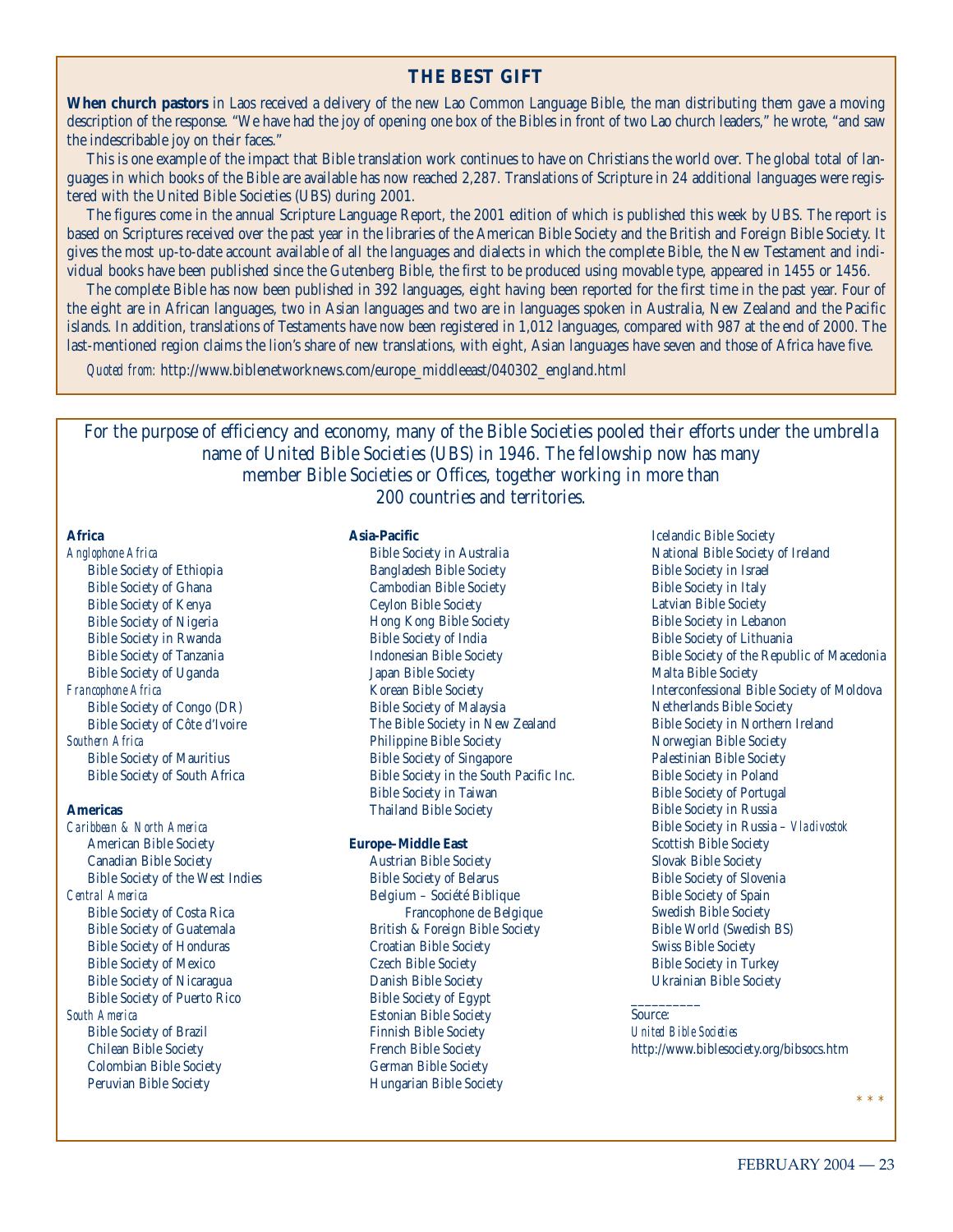# **Servants of God and Man**

*The second in a series of articles on godly men and women from around the world, whose lives have shaped the cultures in which we live.*

## **Ira D. Sankey**

**THIS SWEET SINGER OF GOSPEL SONGS** brought to the Moody revivalist campaigns of the late 19th century a zest and inspiration that prepared the hearts of thousands to receive the messages of the famous evangelist. More than any other man, Sankey pioneered an era of Gospel singing which brought to ordinary God-fearing people an inspiring means of expressing their devotion to the Savior. And even many with no apparent religious leanings were drawn to faith and consecration through hearing the Gospel in song.

Ira David Sankey was born in Edinburg, western Pennsylvania, on August 28, 1840, to David and Mary Sankey, pious Methodists. As a young boy, one of his chief pleasures was to join in the family gatherings around the log fire to sing the good old hymns. Father David had a splendid bass voice, and others were well able to add their parts in harmonious worship. Young Ira was quick to learn and by eight years of age could read music and sing many hymns accurately.

#### **Spiritual Development**

Ira Sankey in his autobiography speaks warmly of a Mr. Frazer, who took him to Sunday school, along with his own children, and imparted the first ideas of the "holy life." Ira recalls his conversion at the age of 16, by which he probably means his full commitment to the service of Christ.

In 1857 at Newcastle, where the family had then settled, he was active in the Methodist Episcopal Church, becoming superintendent of the Sunday school and leader of the choir. During those early years the use of an organ in church was still regarded by many as worldly, even wicked, and a tuning fork was used to determine the pitch of a hymn. But times were changing, and Sankey describes his feelings of honor at being the one to preside at the organ on its first introduction into church worship.

#### **"That boy will never amount to anything . . ."**

Employed at the bank where his father was president, the young man's chief interest was always his music. On Ira's return home from a musical convention in Ohio, his father ruefully observed that all his son did was "run about the country with a hymn book under his arm," to which his mother retorted that she would "rather see him with a hymn book under his arm than a whisky bottle in his pocket!"

At the outbreak of the American Civil War in 1861 Ira Sankey was among the first to enlist in response to Abraham Lincoln's call. Sent to Maryland, he organized a choir at the camp and led the singing, often assisting the chaplain in the religious services. When his term of army service was ended, Ira returned to work with his father, who had been appointed by President Lincoln as a Collector of Internal Revenue.

> He was in great demand as a soloist at Sunday school conventions and other gatherings, but evidently had no thought of a musical career and never took payment for his services. It seems that he was one of those gifted troubadours for whom singing was as natural and as necessary as breathing, and from his youth onwards his remarkable, resonant voice brought honor to God and great blessing to God's people.

## **Meeting Moody**

In 1867 Ira Sankey was appointed secretary of the newly formed Y.M.C.A. at Newcastle, and later became president. As a delegate to the 1870 International Convention at Indianapolis, he

was eager to meet the well-known evangelist, Dwight L. Moody, who was expected to be present. An opportunity arose at a rather poorly attended early morning prayer session. Having arrived a little late and sitting at the back, Ira recalls a reverend gentleman's urgent request: "Mr. Sankey, the singing here has been abominable; I wish you would start up something when that man stops praying, if he ever does."

When opportunity came, Mr. Sankey started up the familiar hymn: "There is a fountain filled with blood." The congregation joined in heartily and a brighter aspect pervaded the meeting. On shaking hands with Mr. Moody afterwards, Sankey met the man with whom, in God's providence, he would be associated for the next 30 years.

It was with amazement that Sankey heard Moody's demand to serve in his revivalist campaigns, and at first he could not take the matter seriously. Now a married man with a young family, a secure secular position, and satisfying service with the Y.M.C.A, the proposition seemed out of the question. "But I have been waiting for you for eight years," insisted Mr. Moody, and this great man's persuasive power changed the course of Ira Sankey's life.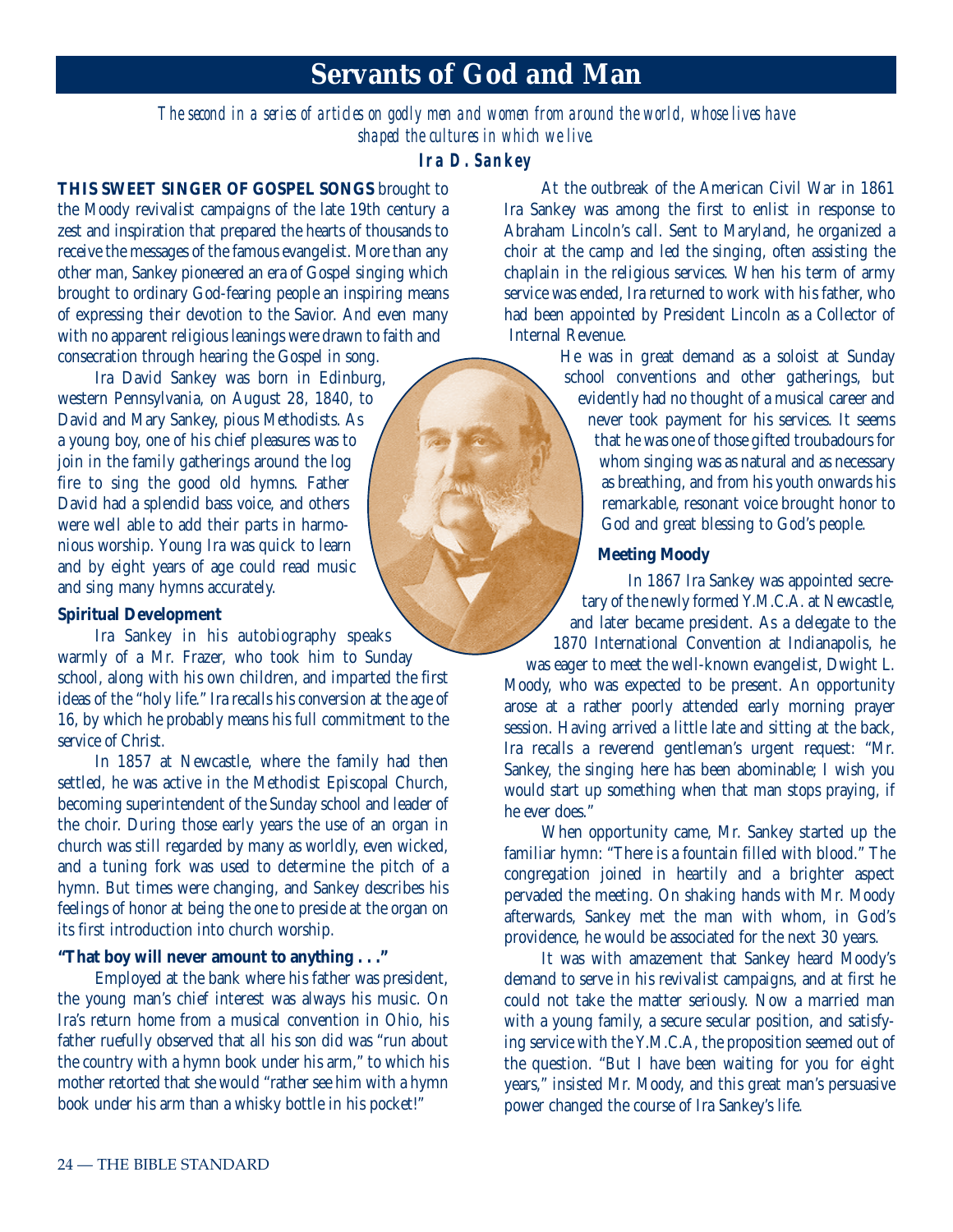#### **The Moody–Sankey collaboration**

Their work together began in Chicago early in 1871. The great fire of October that year which destroyed the city interrupted their plans, but work was resumed in a temporary tabernacle, where a corner was reserved as crude sleeping quarters. Reconstruction proceeded, and Sankey moved his family to Chicago in October 1872, continuing the evangelical work with others while Moody visited England that year.

Their memorable revival ministry together in the British Isles began in June 1873, and they sailed into Liverpool with the avowed intention of winning 10,000 souls for Christ. There was some resistance at first, and parts of the religious establishment remained hostile. As Moody commented: "It was easier finding the devil than finding the ministers." Meetings were mocked as "performances" which merely stirred the emotions — and it was true that many wiped tears away as they heard Mr. Sankey sing the Gospel.

But the Moody-Sankey style answered a need and touched a chord in the hearts of many. Every level of Victorian Society was rocked by the impact of these two visiting American evangelists. While some early meetings were poorly attended — even as few as six persons, so great was their appeal to the populace that more than 20,000 attended the meetings at the Agricultural Hall in London.

## **What was the appeal?**

Sankey's tunes were compared to music heard in the music halls, in taverns and on the street, readily learned and memorized. Those accustomed only to metrical psalms in church often found the new, intensely personal style quite engaging. But the time was ripe for a renewed message of *personal* salvation, and most of Sankey's songs were of this genre. Simple but powerful words, sung to simple melodies, enabled the people to lift up their voices and their hearts in a much more personal devotion than centuries of dry ritual had achieved.

Sankey seldom wrote the words himself, but he composed the music for many of the great hymns of that time, such as *Trusting Jesus; There were Ninety and Nine; A Shelter in the Time of Storm;* and *When the Mists Have Rolled Away.* A hymn featured in many early revival meetings was *Hold the Fort*, by P.P. Bliss, Sankey's friend and colleague, and a rare and crackly recording of this hymn sung by Sankey himself, made when he was in his sixties, still conveys through the power of his exceptional baritone voice the fervor of the Gospel message.

## **Sacred Songs and Solos**

It was in Britain that he first published a small collection of 23 hymns which could be purchased for a few pence. So great was the demand that further song books were printed, and more than a century later in Britain it is

## **NO MOCKERY PLEASE!**

At a circus in Dublin on one occasion, one clown said to another, "I am rather Moody tonight; how do you feel?" The other responded, "I feel rather Sankeymonious."

This by-play was not only met with hisses, but the whole audience arose and joined with tremendous effect in singing one of our hymns, "Hold the fort, for I am coming."

## *Sankey's Story of His Own Life*

Sankey the singer whose influence lives on most tangibly, through his "Sacred Songs and Solos." This collection of 1,200 Gospel hymns is widely used by evangelical churches, and in Wales regular "Sankey Evenings" are held. To date, sales have reached over 80 million, and a reduced edition of 750 hymns is still in print. Royalties would have provided Sankey with a small fortune, but much of the money was used for Moody's educational ventures, especially the erection of the Northfield School for Girls in Massachusetts, Sankey's home town.

## **The model for evangelism**

Until their return from the ministry in Great Britain, Moody and Sankey were not well known much beyond the Chicago area. They returned to widespread fame and acknowledgment and became the model for evangelism in the United States, which has lasted even to the present time. Revival campaigns continued across the length and breadth of America, in Canada and Mexico, and again in Britain.

The great partnership lasted until Moody's death in December 1899, and thereafter Sankey conducted his own services of sacred song and story for some time. Sankey's personal tribute to his colleague described Moody as "the greatest and noblest man I have ever known. His strongest characteristic was common sense. The poor heard him gladly, as they did his Master of old; the rich and learned were charmed by his simple, earnest words."

The strenuous lifestyle of nearly 30 years impaired Sankey's health, and overtaken with blindness from glaucoma in 1903, he lived his remaining years in Brooklyn amid the companionship of dear friends and family. Ira D. Sankey finished his earthly course in 1908, and his lasting legacy to the English-speaking world is that he, above all others, imparted to the Lord's people the sense of joy and communion in song. And so the voices of thousands still

> *make a joyful noise unto the Lord* as they *come before his presence with singing* and *enter . . . into his courts with praise.* — Psa. 100: 1, 2, 4 \*\*\*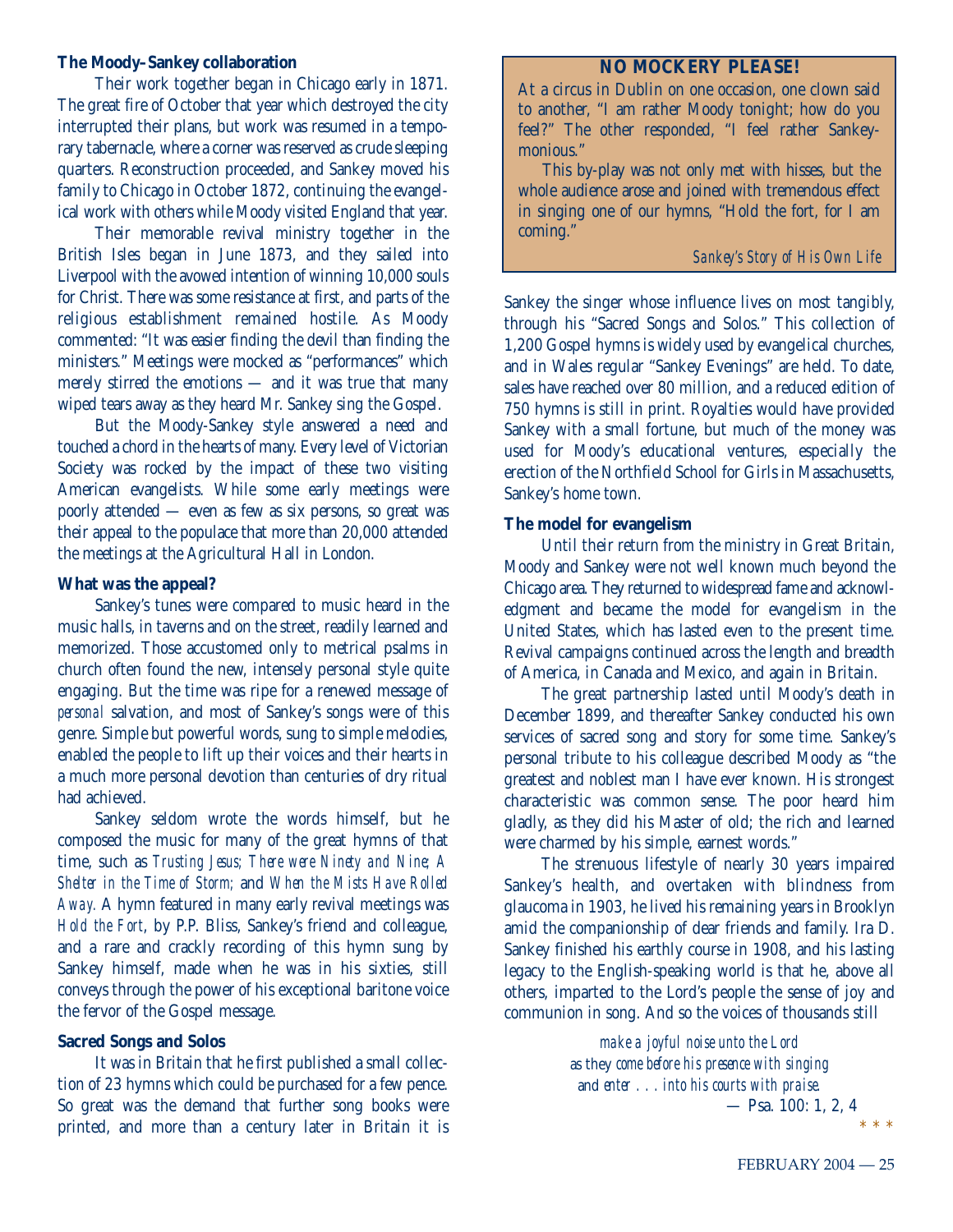

## **FORMER AND LATTER RAIN**

*What is meant by the "former rain" and the "latter rain" of Joel 2: 23?*

Joel 2: 23 reads: "Be glad then, ye children of Zion, and rejoice in the Lord your God; for he hath given you the former rain moderately, and he will cause to come down for you the rain, the former rain, and the latter rain in the first month." Q A

The rain of this verse refers to the Truth of God's Word (John 17: 17). Deut. 32: 2 is to the point: "My doctrine shall drop as the rain, my speech shall distil as the dew, as the small rain upon the tender herb, and as the showers upon the grass." In symbolic language this verse beautifully shows that the easier truths ("small rain") are for the immature and that the harder truths ("showers") are for the full grown.

Psa. 72: 6 gives the same thought: "He shall come down like rain upon the mown grass: as showers that water the earth." The "He" in this verse is the Christ (Jesus and His Church). In Biblical symbols *grass* represents human beings (Isa. 40: 6-8; 1 Pet. 1: 24). By the curse they are mown down, and the fierce heat of the experience with evil has burnt them. In nature, the grass is revived and made to grow again by rain. Likewise, the Truth in the Millennium, coming down from the Christ, will cause the race, cut down by the death sentence and burnt by the experience with evil, to be revived and to spring up through the *restitution* process (Acts 3: 19-21). The showers watering the earth picture the stronger truths making society fruitful at that time.

#### **Early and Latter Rain**

The early or "former rain" in Joel 2: 23 refers to the High Calling truth (Phil. 3: 14), and the "latter rain" to the Restitution truth (Acts 3: 19-21). Very briefly, the *High Calling* is the elective salvation of the Church, including the entire process by which this has been accomplished. *Restitution* is the process by which the world of mankind will be restored to the image of God, lost by Adam for himself and all his race.

When were both of these rains due to come *at the same time*? We answer: here at the end of the Gospel Age. Both the High Calling and the Restitution truths, especially the latter, have greatly blessed God's enlightened people for many years, and continue to do so.

#### **A GREAT DROUGHT AND RAIN**

*1 Kings 17 speaks of a drought that lasted for threeand-a-half years, followed by a great rain. Do the drought and rain have a symbolic application?* Q

The setting of these events is the time of King Ahab's reign over Israel. He was a wicked king who led the people of Israel into idolatry (1 Kings 16: 29-34). Through Elijah the Lord rebuked Ahab and the wayward nation and sent the drought and resulting famine as punishment for their sins. A

The Lord had entered into a special covenant with the nation of Israel at Mount Sinai, when the Law was given to them. According to that covenant the obedience of the nation to the Lord guaranteed earthly blessings and prosperity, while disobedience would bring punishments such as tribulation, famine, and pestilence.

#### **Elijah's Mission**

Elijah went to the capital city, Samaria, and presented himself to the king as the Lord's mouthpiece, or representative. It was then that he announced the impending drought (1 Kings 17: 1). Although the account in 1 Kings 17 does not give the length of the drought, other texts give it as 31 ⁄2 years (*see* Luke 4: 25; James 5: 17).

After his announcement Elijah went into hiding, but eventually returned to Samaria to confront Ahab (1 Kings 18: 1). Next came Elijah's controversy with the 450 prophets of Baal, who, after being proven to be false prophets, were slain (1 Kings 18: 17-40). Shortly after that event, there were signs of rain, and then came the deluge (1 Kings 18: 45).

## **Antitype**

Does this story have a larger application or fulfillment? Just as many Old Testament accounts have a larger fulfillment during the Gospel Age, the same is true in this case. We will consider some highlights: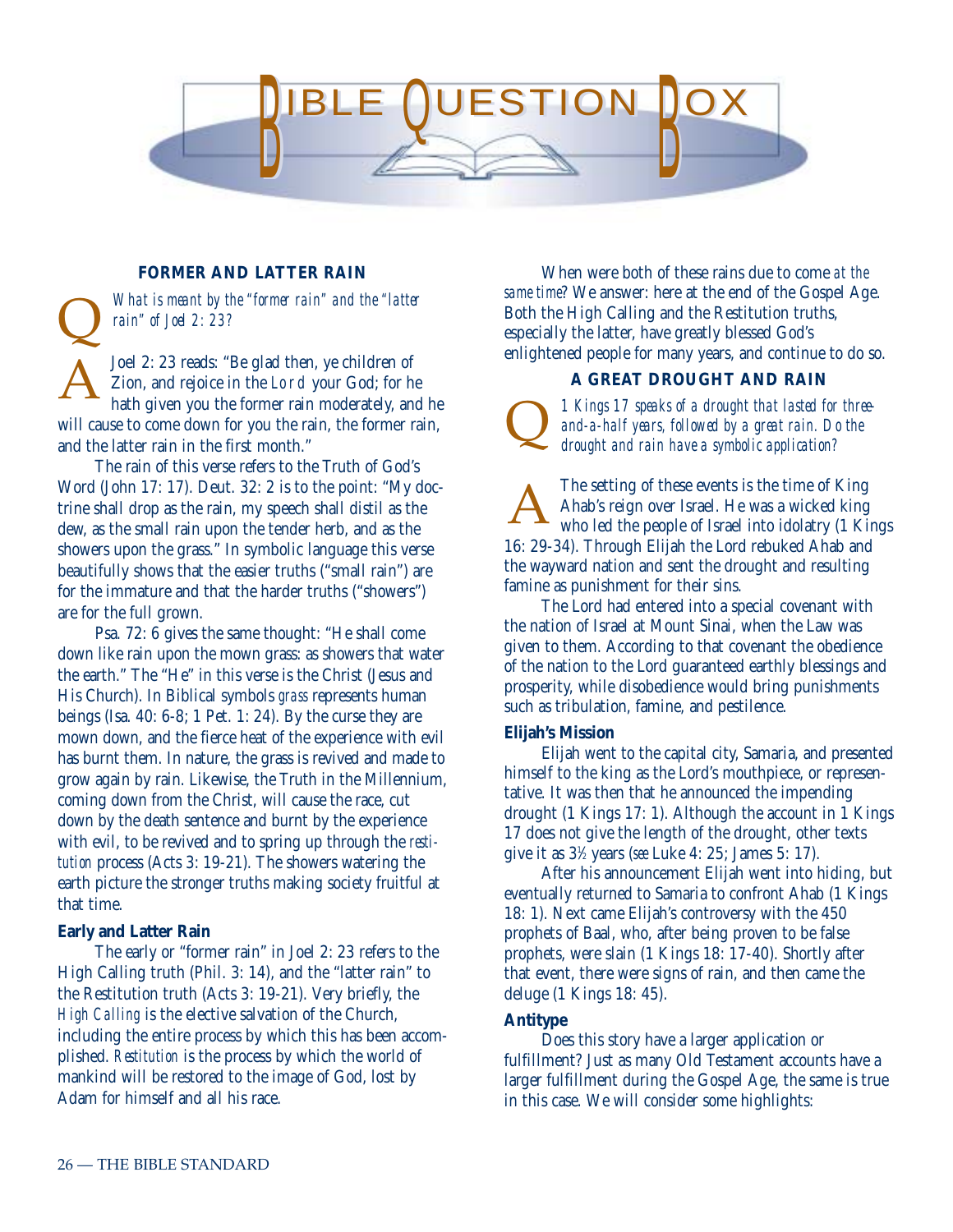- Elijah pictures the Gospel-Age Church in its role as God's reformer mouthpiece to the world.
- The 3<sup>1/2</sup> years in 1 Kings picture 3<sup>1</sup>/2 symbolic years in the Gospel Age. Time prophecies frequently signify a year of 360 days; so 31 ⁄2 years would consist of 1260 days (360 x 31 ⁄2). On the principle of "a day for a year" (Num. 14: 34), this means that  $3\%$ symbolic years or 1260 symbolic days denote 1260 literal years (*compare* Rev. 12: 6, 14; 13: 5). We believe this period covers A.D. 539 to 1799.
- Ahab pictures the European rulers during that period of time.
- Israel pictures Christendom.
- The prophets of Baal picture various false prophets in Christendom.
- The drought and famine picture the spiritual drought and famine upon the people during this period of history. Until the Reformation, the Bible was not widely available in the common language. Even after the Reformation, relatively few people could obtain or read the Bible.
- The great rain pictures the huge downpour of refreshing truth upon human society which occurred with the provision of Bibles in the early years of the 19th century. (See earlier articles in this issue.)

## **THE TWO WITNESSES**

*Rev. 11: 3 reads: "And I will give power unto my two witnesses, and they shall prophesy a thousand two hundred and threescore days, clothed in sackcloth." Please explain this verse.* Rev. 11: 3 reads: "And 1 will give power unto my two<br>witnesses, and they shall prophesy a thousand two hun-<br>dred and threescore days, clothed in sackcloth." Please<br>explain this verse.

Students of the Bible have long recognized Revelation as a book of symbols (Rev. 1: 1, *sign-*Students of the Bible have long recognized<br>
Revelation as a book of symbols (Rev. 1: 1, *sign*-<br>
ified), including Rev. 11: 3 and its context. The various parts of this verse seem to mean the following:

- The *two witnesses* are the two parts of the Bible: the Old and New Testaments. God gave these two Witnesses the *power* (from the Greek word *exousia,* meaning *authority*) to speak His message, and witness for and about Him and His Plan.
- The Old and New Testaments prophesying for 1260 days refer to God's Word giving its message during a special period of 1260 symbolic days, or 1260 years — from A.D. 539 to 1799. This is the same period of symbolic time referred to in several texts, sometimes as  $3\%$  times and elsewhere as  $42$  months (Dan. 7: 25 [time + times + half a time]; 12: 7; Rev. 11: 2).

*The great rain pictures the huge downpour of refreshing truth upon human society which occurred with the provision of Bibles in the early years of the 19th century.*

• The reference to *sackcloth* is significant: Sackcloth was a garment of coarse material that was woven from goat's or camel's hair. It was worn as a sign of mourning or fasting. During this period of 1260 years, the Old and New Testaments delivered their message under the covering of a dead language and the creeds of the Dark Ages. Laws were even enacted that prohibited the possession of a Bible. Such conditions caused a spiritual famine among the people — a sorrowful condition indeed.

## **Two Olive Trees and Two Candlesticks**

The next verse **(**Rev. 11: 4) reads: "These are the two olive trees, and the two candlesticks standing before the God of the earth." Here we find the Old and New Testaments spoken of under two other symbols — olive trees and candlesticks. They are called *olive trees* because of their containing the symbolic oil — the spirit of understanding of the Truth (Psa. 141: 5; Matt. 25: 3, 4, 8). They are called *candlesticks,* because they give out the symbolic light, the Truth (Psa. 119: 105, 130).

## **CHRISTIANS AND CHATROOMS**

*Is it appropriate or safe for a Christian to participate in internet "chat rooms"?*



Chatrooms on the internet are a popular vehicle through which people can communicate instantly with one another in a group discussion, or with individuals.

Some chatrooms are based upon specific areas of interest so that those with similar interests can exchange information. Many chatrooms have moderators who either oversee or supervise the discussions.

As to whether one should participate in chatrooms, it is a personal decision for each one of the Lord's people. The Christian who is consecrated to the doing of God's will and seeks to glorify Him in all things, will use his or her Christian liberties and privileges wisely.

Language, oral or written, is a powerful influence for either good or evil. As we look back upon our own conversations, how many times we would have preferred to say something differently, or to have refrained from saying it at all! Chatrooms pose the particular danger of making the inappropriate or unhelpful comment which goes beyond recall — once dispatched, it cannot be undone, and is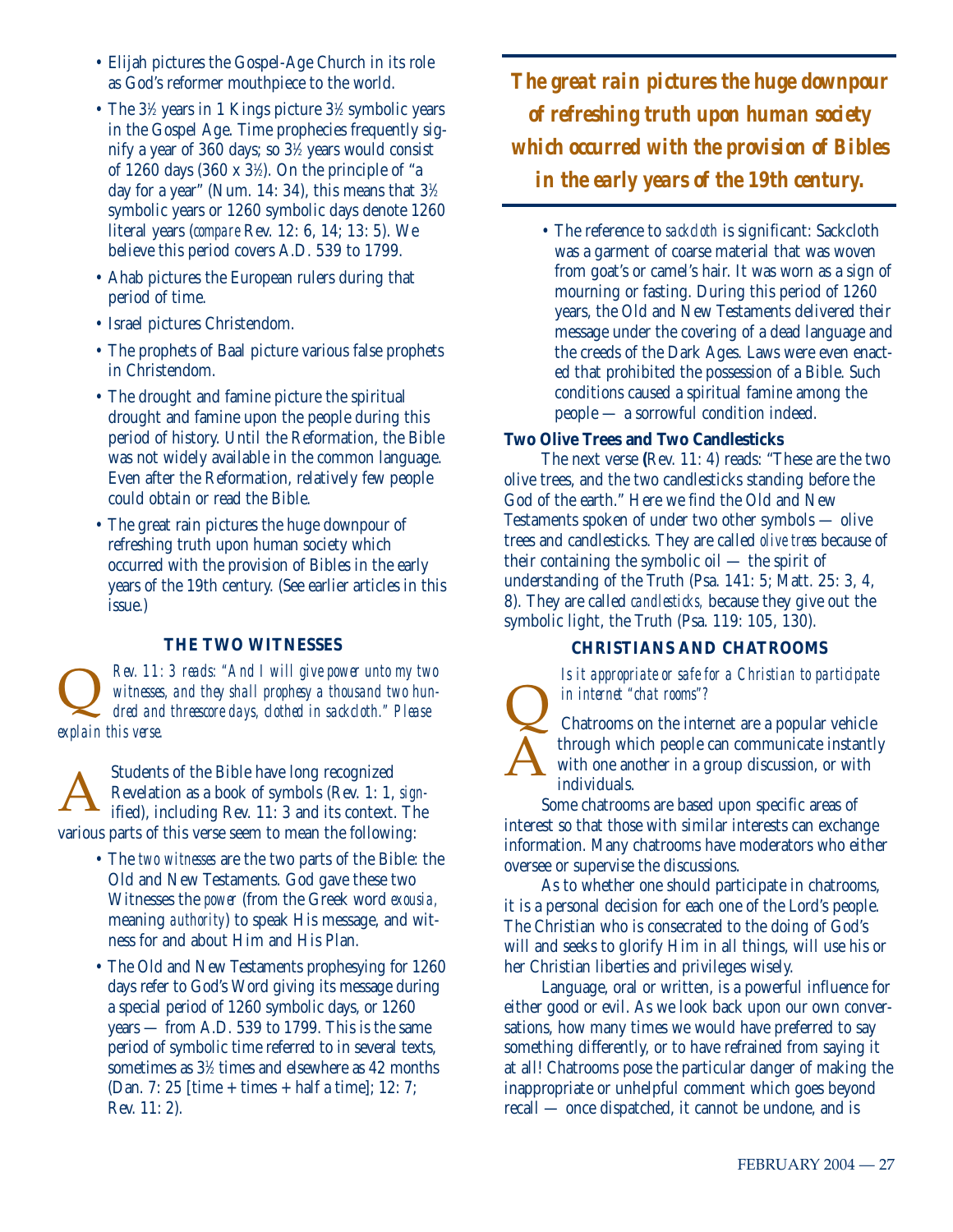there for all to see. That is, we advertise our error or fault in a universal forum and we must then live with the consequences.

In addition, the amount of time that chatrooms can consume may lead to the neglect of important duties, or even family responsibilities.

## **Supervision of Children**

For parents with children who have access to the internet, even more caution is necessary, because of the predatory nature of malign individuals. Depending upon the age and maturity of the child, proper limitations and supervision on the part of the parent concerning children's use of chatrooms, Christian or otherwise, is prudent.

The prevalence of such danger has prompted Microsoft, one of the leading sponsors of chatrooms, to close down some of its sites in Britain and Europe, and elsewhere, and to step up its monitoring and supervision of those which it continues to operate. In all things we must keep in mind 1 Cor. 15: 33 (NIV): "Do not be misled: 'Bad company corrupts good character'."

\* \* \*

# **of interest . . .**

**The Israeli Governmen**t is to speed up the emigration of the remaining 18,000 Ethiopian Jews to the Middle East despite complex issues including the challenges by religious figures over the authenticity of their Jewish heritage. The Falasha Mura are the last remaining Jewish community in Ethiopia and have long been persecuted for their beliefs. The last mass emigration of Ethiopian Jews to Israel was in 1991. There are around 80,000 Ethiopian Jews living in Israel, many of them airlifted there during times of crisis.

Ethiopian Foreign Minister Seyoum Mesfin, speaking alongside Israeli Foreign Minister, Mr. Silvan Shalom, said a mass migration was not needed, as Ethiopians were free to travel wherever they wished. "The Ethiopian Government has no objection for the Ethiopian Jews to travel to Israel," he said, but added that "in today's Ethiopia, there is no need for an organized intervention as in the 1980s and 1990s."

Mr. Shalom visited the northern Gondar region early January to meet members of the Falasha Mura, many of whom were forced to convert to Christianity.

Israel organized the airlifting of 20,000 Ethiopian Jews to Israel in 1984 and another 15,000 members of the community in 1991. Many were resettled on the volatile West Bank and have suffered from discrimination and high unemployment. The Israeli Government announced last year that 20,000 more Ethiopian Jews could come to Israel under the country's law of return which says that Jews anywhere in the world have the right to Israeli citizenship.

— *bbc.co.uk*

**The U.S. State Department** is expected to strongly criticize the West Bank separation fence in its annual human rights report, due for publication in March. The American administration has already informed Israel that the issue of the fence will take up a significant part of the chapter on Israel and the territories.

**\*\*\***

U.S. questions on the barrier have focused on the discrepancies between Israeli promises that the fence will not burden the lives of the Palestinians living near it and the contradictory facts. The Americans believe that the function of the fence is problematic and infringes on the freedom of movement of residents of nearby villages. While compiling its report, the State Department was "flooded" with information from human rights groups operating in the territories. The U.S. has, however, promised Israel that it will try to maintain "a balance" in the final report.

Meanwhile, officials at the Prime Minister's Bureau in Jerusalem recently held a preliminary discussion on Israel's line of defense that will be presented during the International Court of Justice's (ICJ) discussion on the separation fence. Israel is set to argue that the court in The Hague has no authority to deliberate the legality of the fence and to explain the reasons for the construction of the barrier. — *haaretz.com*

**President Bush** plans to provide \$1.5 billion over the next five years to help promote stronger marriage, especially among the poor. Up until now, such projects have been initiated and funded at the state level, and have been successful in Oklahoma and West Virginia.

**\*\*\***

Marriage initiatives are aimed at poor single mothers and low-income couples undecided as to whether they should wed: lone parent families — the majority of which are headed by a female — account for nearly 60% of all welfare cases in the U.S.

The President's proposal is currently awaiting approval by the U.S. Senate, and if it wins approval the marriage mission could galvanize those conservative voters who have been angered by apparent advances towards same-sex unions — just in time for November's presidential poll.

Wade F. Horn, the assistant secretary of health and human services for children and families, said that federal money for marriage promotion would be available only to heterosexual couples. As a federal official, he said, he is bound by a 1996 statute, the Defense of Marriage Act, which defined marriage for any program established by Congress. The law states, "The word 'marriage' means only a legal union between one man and one woman as husband and wife."

— *bbc.co.uk* and *nytimes.com*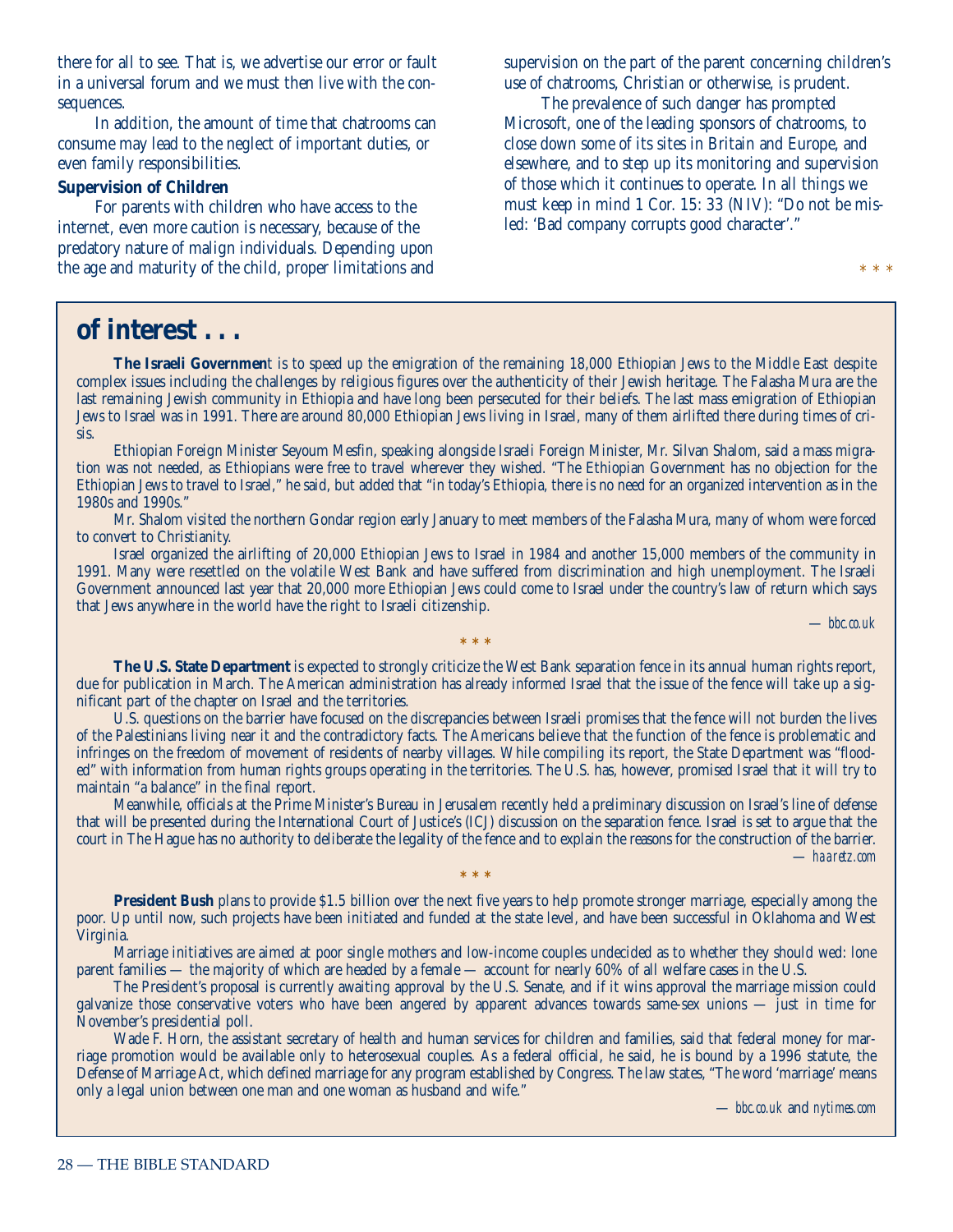# Grace: Common and Special

**"GOD MAKES HIS** sun to rise on the evil and on the good, and sendeth rain on the just and on the unjust" (Matt. 5: 45).

The Lord Jesus addressed these words to His disciples. They should, He said, love their enemies and even think kindly of their persecutors if they would claim sonship of the Father. For God Himself by the generally benign arrangement of nature has shown kindness to those who are, by reason of sin, His enemies. It is *His* sun — His creative expression of grace toward the whole human family, a blanket goodwill over all — one of the many evidences of God's existence and power alluded to in Psalm 19.

Yes, it is true that "nature" is not always so benign. It is difficult to see how there could be any blessing associated with the recent earthquake in Bam, Iran, which killed 30,000 and ruined a 2,000-year-old city. The world at large cannot now see the real intention behind God's creation. That event, and the seemingly countless others which have deprived whole communities of life and home, press in upon the thoughtful mind and mar one's appreciation of the wider world.

Ever since man fell into sin the natural order has become *dis*-ordered, and things go wrong — there is a large element of accident and random occurrence which dogs individual and national life. This, too, is a common experience and perhaps too obvious to dwell on. But if we look closely enough — and this is why faith is necessary — we can see the Creator's goodwill. In the cycle of birth and renewal, sowing and harvest, and the abundant demonstrations of human compassion around the world, we witness God's favor toward humanity.

This common grace we take for granted, and very few — even Christians — pause to reflect on the miracle of the so-called natural phenomena. Partly because of the chaos which was introduced into nature as a result of the fall in Eden, skepticism has asserted itself and banished the notion of divine origins from its philosophy, and has instead asserted Man's innate *right* to warmth and wealth and all things pleasant. The sense of God's grace — that God is the Giver — has thus receded.

And yet, Jesus says, to be one of God's own, each one of us who has taken Christ as our Lord and Master must manifest the Father-like attitude to our worldly fellows and condition ourselves to exercise generosity of spirit toward them.

To those who possessed this quality, Jesus made the link which is apparent in our text. That is, the more we approximate the attitude and love that God has, the more we will be enabled to treat our fellow-man as He does. It is a benign and beautiful spirit. Elsewhere, consistent with this, Paul exhorts us to do good to all (Gal. 6: 10).

## **Jesus Only**

But there is another grace which permeates society, though unrecognized by most. This special grace is that of Salvation. Unlike the sun and the rain, this grace is not a universal bestowment; rather it is a reward for faith in God — the "sight" and confidence of mind and heart that relatively few possess.

The unique expression of "salvation" is found in Jesus Christ. As the sun of the heavens declares to the

world in general the beneficence of God, so the Son of God demonstrates to those who see with the eye of faith the magnificent mercy of the Father.

Christ came into the world to save the sinner (Rom. 5: 8). God has declared to b those who understand their need for a Savior that He is willing to accept them, to fellowship with them, *and to treat them as if they had never sinned!* Amazing!! Do we grasp the power of that thought? — *that God has gone out of His way* to secure our salvation!

It requires no unusual imagination to view the sun in the sky on a warm summer day and to enjoy it. It takes a little more effort to be thankful for it. And yet, were there no God in one's scheme of things, to whom would we be thankful? The faculty of faith enhances our appreciation of the natural world and *only* the faculty of faith allows us to grasp the great truth of God's gift in the sending of His lovely Son.

#### **Special Grace for All**

The time is coming when this special grace of Salvation will be common — not ordinary, never taken for granted — but a world-wide experience. For God has pronounced His intention to establish Christ as King over the earth for the purpose of blessing it with Salvation (Acts 17: 31). The calamities which now beset the race will be addressed and removed. What adjustments will be required to repair the defects in the natural order, we are not told, but the Scriptures are full of the promise of restoration and renewal, of beginning again. It is not the Divine intention to leave humanity groaning in distress forever.

The establishment of Christ's Kingdom on earth will satisfy the longings of every thoughtful and troubled heart. It requires faith in this, too — to look ahead, to look forward to a better day, not merely out of a "feel-good" philosophy, but in full assurance of faith. For this is no shallow optimism. It is an expectation rooted and grounded in the character and power of God and ratified by the reality of the saving work of Christ.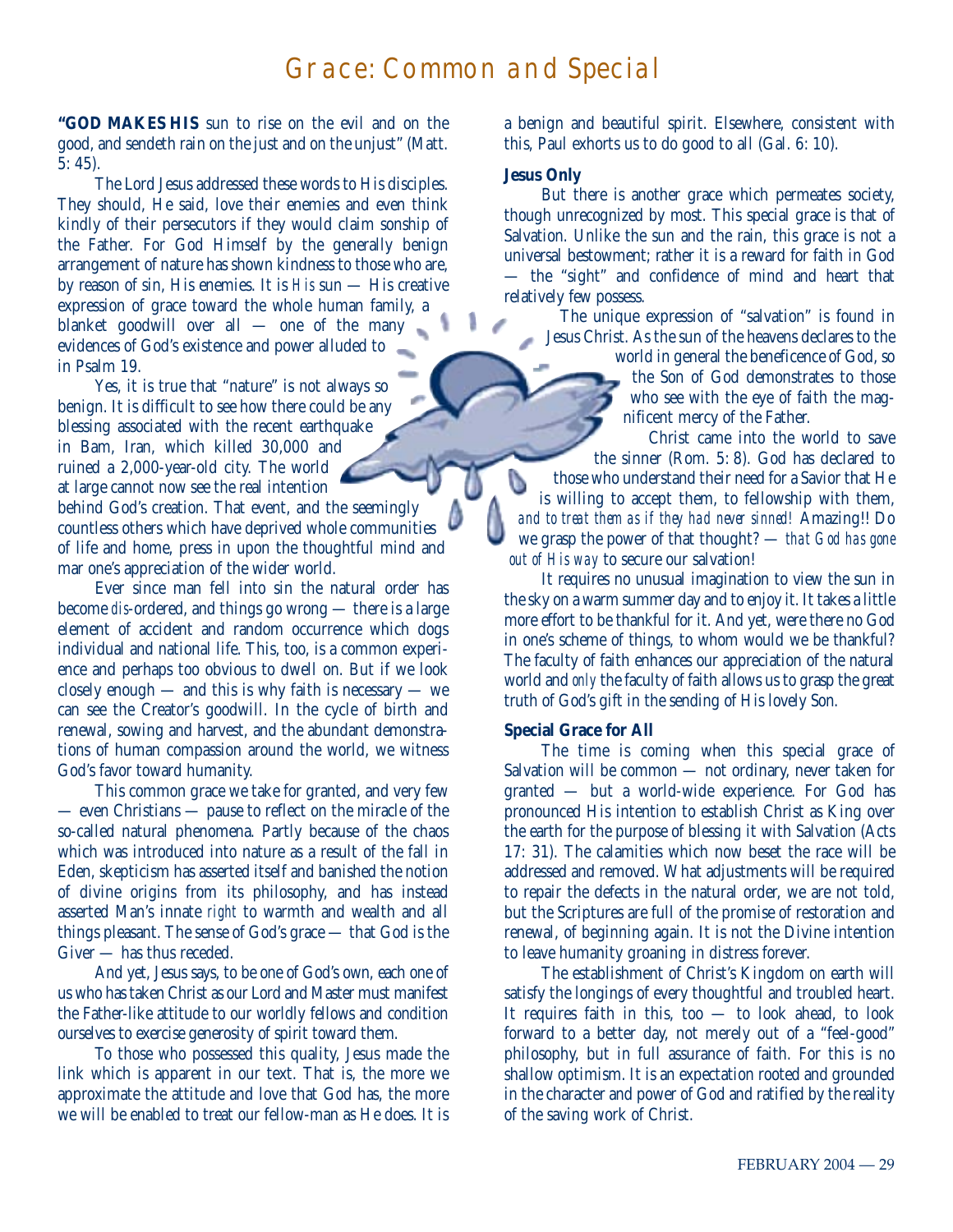## **"I am not ashamed of the gospel of Christ: for it is the power of God unto salvation to every one that believeth."** Romans 1: 16

**"GO YE INTO ALL THE WORLD,** and preach the gospel to every creature" — these were the parting words of the Lord Jesus to the eleven, a charge to them and to all whose hearts would, through the Gospel Age, be fired with a zeal to serve the Master. The glorious theme of salvation needed tongues of Pentecostal fire at its inception. "Ye shall receive power, after that the Holy Ghost is come upon you: and ye shall be

witnesses unto me . . . in Jerusalem . . . and unto the uttermost part of the earth" (Acts 1: 8).

What courage this would demand of them! What danger to status and reputa-

tion, what threat to personal safety and well-being, what mental afflictions and cruel persecutions would fall to the lot of Jesus' faithful messengers through the years and the centuries that would follow! But the grandeur of the Gospel message gave them the courage of their convictions. Such good news must be blazoned forth for the blessing of all!

## **We are today's evangelists**

It might even be said that the news is *better* now than it has ever been. The Apostle Paul, writing about 30 years after the crucifixion, observed that "now is our salvation nearer than when we [first] believed" (Rom. 13: 11). Viewing "our salvation" from the broader standpoint of the imminent establishment of Christ's Kingdom on earth, how immeasurably nearer it is in this, our own lifetime! And as Paul encouraged Timothy to "do the work of an evangelist" (2 Tim. 4: 5), so that work is urgent upon us also, a responsibility and a privilege that we have inherited.

An "evangelist" is one who declares glad tidings. The word is related to *angelos* — Greek for angel or messenger. What an honored vocation! What a high appointment, to convey the Word of the Most High to a world in need of salvation! And many even today carry that witness amid great danger, enduring ostracism, persecution, imprisonment, and death.

## **But are some of us timid ambassadors?**

Alas! For fear of lesser afflictions, real or imagined, our personal witness may be hindered. Fear of ridicule or rejection is an impediment. What if others should avoid our company and exclude us from the daily conversation in the workplace? Or perhaps we lack confidence in our ability to gain a hearing ear. We are not eloquent — maybe not even articulate. Nobody will listen to us. And so we keep silent, hold our tongues, and let golden opportunities pass us by.

Though now and again we are shamed by our want of courage, *faith* is a powerful, moving energy that transforms the lives of men and women, and directs the course of human history. The elders who obtained a good report through faith were *vocal* in their defense of truth and righteousness. *Faith cannot be dumb***.** Faith must speak out. It may be proclaimed with persuasive eloquence, or with stammering lips and halting phrases. It will make its mark. It will touch the minds and hearts of those destined to receive the message. Why? *Because it is the voice of God*. We shall encounter many whose minds and hearts are not ready, and who may violently oppose our witness. Even St. Paul, that

master of learning and logic, confessed to fear and trembling when first he spoke to the Corinthians. "My preaching was not with enticing words of man's wisdom, but in demonstration of the Spirit and of

power" (1 Cor. 2: 1-4).

## **The courage of conviction works wonders**

We have all marvelled at the way the shy, quiet man of faith takes the platform to address a congregation, and he is transformed. *The Lord takes over*. The mild, unassuming woman of faith sets her standards among family and friends, her example is respected, and the witness is given. The keynote is courage, and if lacking at first, it can be built up little by little. How? Here are some practical suggestions:

 We must always set a good example in our daily conduct, letting our light shine naturally. Others will note our quiet grace before meals and observe our preferences with regard to reading and other leisure activities. Our withdrawal from any unwholesome conversation or activity will be a witness in itself.

• Start a more active witness by passing on the good news by the printed page. A magazine or tract left in a public place, sent with letters to family and friends, or left on the train or bus, is a sowing of the seed, and the results are with the Lord.

 Be ready to comfort and reassure troubled or bereaved ones. They are often receptive to the truth on the resurrection, the time of restitution during Christ's coming Kingdom, and the prospect of eternal life in a perfect world. And many chance remarks can be related to some feature of the Gospel message, causing others to ask questions.

 Ask a friend's opinion on a Bible magazine article, or on a sermon cassette, and if that promotes an interest, extend an invitation to your home to discuss it further. Let the Gospel speak for itself, and if the Lord wills, it will take root and flourish. You have done the work of an evangelist!

We may achieve some successes — there will certainly be some failures. But no matter what the reaction of unbelievers, the Gospel is so grand and sublime that those who love it have no possible occasion to feel shame or embarrassment when they tell it to others. It needs no apology on God's part, nor on the part of any of His ambassadors. It is good news. *Tell it out*!

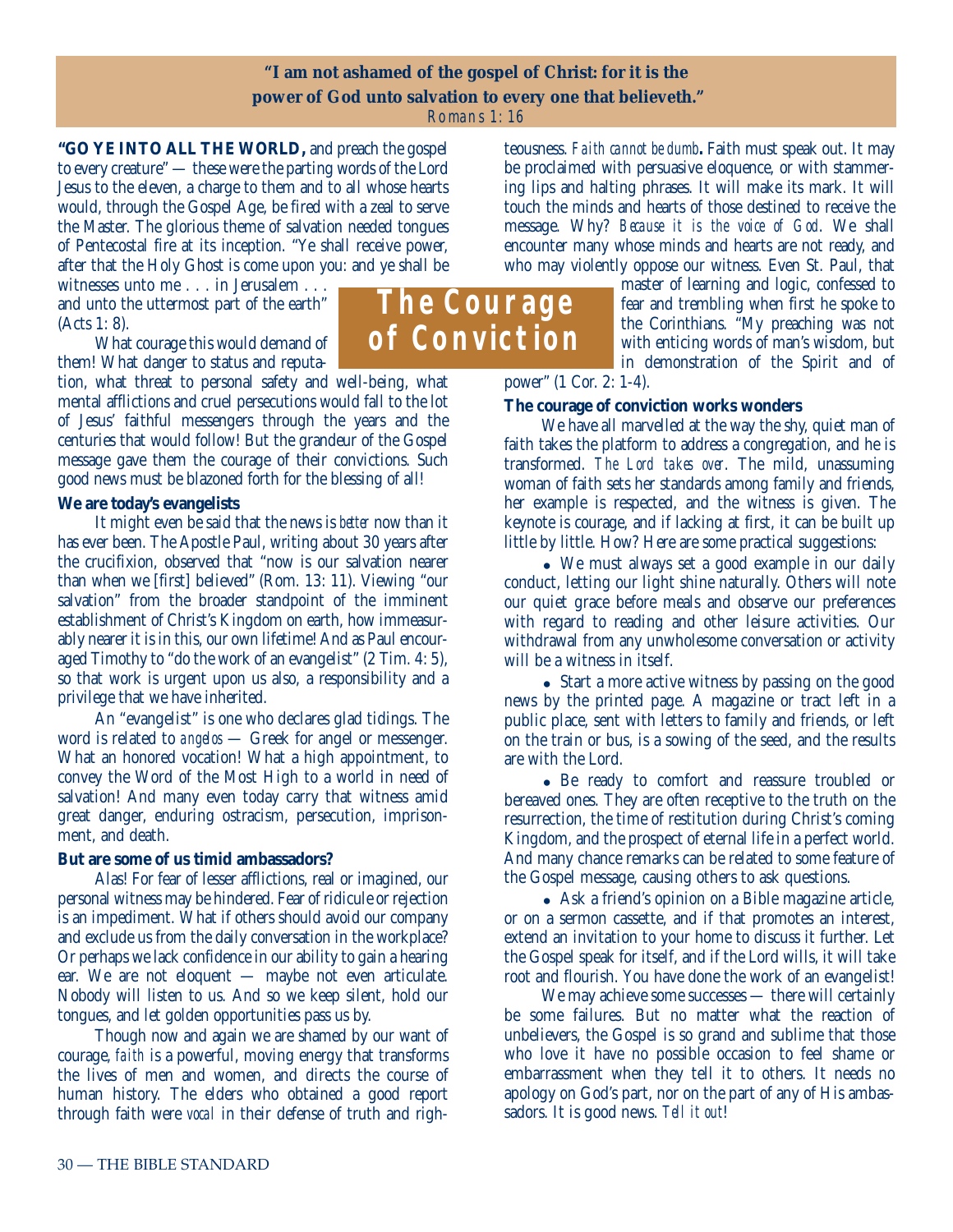## **THE MAIL BOX**



Thank you for the beauty on all the papers and the wonderful messages.

R.M., Oklahoma

#### Dear Friend,

I want to thank you for sending me some pamphlets to read. I needed a change in my life for the better and with the good Lord Jesus Christ in my heart I will be a better person for Him and everyone else. Everyone needs help . . . we all make mistakes and we ask forgiveness. God is love.

Thank you very much. I will be praying for you. A.T., Kentucky

**We welcome your letters for publication but reserve the right to edit them. We indicate only the correspondent's initials, except where the writer is an appointee of the Movement. Submit letters, marked "Editorial" to our mailing address, or e-mail us at:** *editorial@biblestandard.com* **(enter "Letters Column" in the subject line).** *Please give your full name and postal address.*

## **PUBLICATIONS**

## **A partial list of our publications appears below. Send for our free catalogue.**

*Prices are for U.S. addresses only; others add 25 percent toward postage.*

#### **STUDIES IN THE SCRIPTURES**

| Vol. 1, The Divine Plan of the Ages  paperbound \$1.50, cloth \$3.00                 |  |
|--------------------------------------------------------------------------------------|--|
| Vol. 2, The Time Is At Hand (chronology, antichrist, etc.) \$4.00                    |  |
|                                                                                      |  |
| Vol. 4, The Battle of Armageddon (the great conflict)  \$ 2.00                       |  |
| Vol. 5, The At-One-Ment Between God and Man (clearly explained)  \$ 2.00             |  |
| Vol. 6, <i>The New Creation</i> (its duties, baptism, sabbath, <i>etc.</i> ) \$ 2.50 |  |
| Complete set of these clothbound "Bible keys" \$10.95                                |  |

#### **ATTRACTIVE HARDBOUND BOOKS**

| $Life$ — Death — Hereafter (224 pages)  paperbound \$1.50, cloth \$2.00 |
|-------------------------------------------------------------------------|
| God (547 pages; describing Jehovah's great attributes, etc.)  \$2.00    |
| Creation (585 pages; describing God's creative work, etc.) \$2.00       |
| The Bible (794 pages; much useful information on it, its uses)  \$2.50  |
| Christ — Spirit — Covenants (744 pages, very informative)  \$2.50       |
|                                                                         |
| The Millennium (480 pages; expounding many Scriptures)  \$7.00          |
|                                                                         |
| Poems of Dawn (300 choice Christian poems for many occasions) \$5.00    |
| <i>Photo-Drama of Creation</i> (good for children; paperbound)  \$4.95  |
| Hymns of Millennial Dawn (words only, 50 cents)  hardbound \$ 6.00      |
| Tabernacle Shadows (176 pages, types explained)  hardbound \$4.00       |
|                                                                         |

#### **HELPFUL PRICED BOOKLETS**

| Anglo-Israelism — A Modern Delusion (80 pages; this and other          |     |
|------------------------------------------------------------------------|-----|
| serious errors of H. W. and Garner Ted Armstrong refuted) 50           |     |
| <i>The Gift of Tongues</i> — Should We Seek or Shun It? (80 pages) 50  |     |
| Is there Hope for Any of the Unsaved Dead? (80 hope-inspiring pages)50 |     |
| Satan, Satanism, Demonism and Exorcism (80 pages; real dangers)        | .50 |
|                                                                        |     |
| The Great Pyramid and the Bible (48 pages; Bible corroborations) 50    |     |
| The Hell of the Bible (60 pages; a veritable sunburst to many          |     |
| thousands; treats every Bible text relating to Hell)                   | .25 |
| Spiritism - Ancient & Modern (67 pages; a Biblical, factual, and       |     |
| reasonable explanation, proving it to be Demonism                      | .25 |

*Jewish Hopes and Prospects* (52 pages; describes present-day

| The Teachings of "Jehovah's Witnesses" Examined (points pro and con) 10 |  |
|-------------------------------------------------------------------------|--|

#### **FREE TRACTS — DISTRIBUTORS WANTED**

Generally we do not pay distributors of our literature. Samples of many of our items will be provided on request. Preferably, our literature should first be studied and digested prior to distribution, so that you would be ready always to give an answer to every man that asks you a reason of the hope that is in you, with gentleness and reverence (1 Pet. 3: 15).

#### **FREE 24-PAGE BOOKLETS FOR SPECIAL LIMITED NEEDS**

*Where are the Dead? • Life and Immortality • What is the Soul? • The Resurrection of the Dead • Spiritism is Demonism • Why Does A Loving God Permit Calamities? • The Sabbath Day • Faith Healing • Baptism • Speaking in Tongues — Is it of God? • The Kingdom of God • Mormonism — A Modern Delusion • Preservation of Identity in the Resurrection • The Evolution Theory Examined • Why We Believe in God's Existence • The Rapture • Future Life By Resurrection — Not Reincarnation • Must Christians Pay Tithes?*

#### **FREE LEAFLETS FOR GENERAL DISTRIBUTION**

*Do You Know? • Thieves In Paradise • Israel's Return • New Earth • What is Hell? • The Bible vs. Evolution • "Flying Saucers" • Jesus' Second Advent • Judgment Day • God Loves You! • Earth's Coming Theocratic Government • War on Poverty • Oath-bound Promise • Man's Eternal Destiny • Pollution Crisis • What is the Truth? • Great Pyramid • Restitution • Is God or Satan Winning? • The Full Gospel • Peace — How it Will Come • True Freedom*

#### **SMALL LEAFLETS FOR GENERAL DISTRIBUTION** Titles vary from time to time; items in stock may change.

*Bible Standard Ad • Coming By and By • Christ's Glorious Reign • Close Your Eyes/DP Ad • Desolation/Restoration • Father Take My Hand • A Good New Year Recipe • How Readest Thou? • Nearing God's Kingdom • My Lord and I/ Picture • 23rd Psalm • Salvation/All Things New • Scripture Studies Ad • Watchman, What of the Night?*

**\*\*\***

\* \* \*